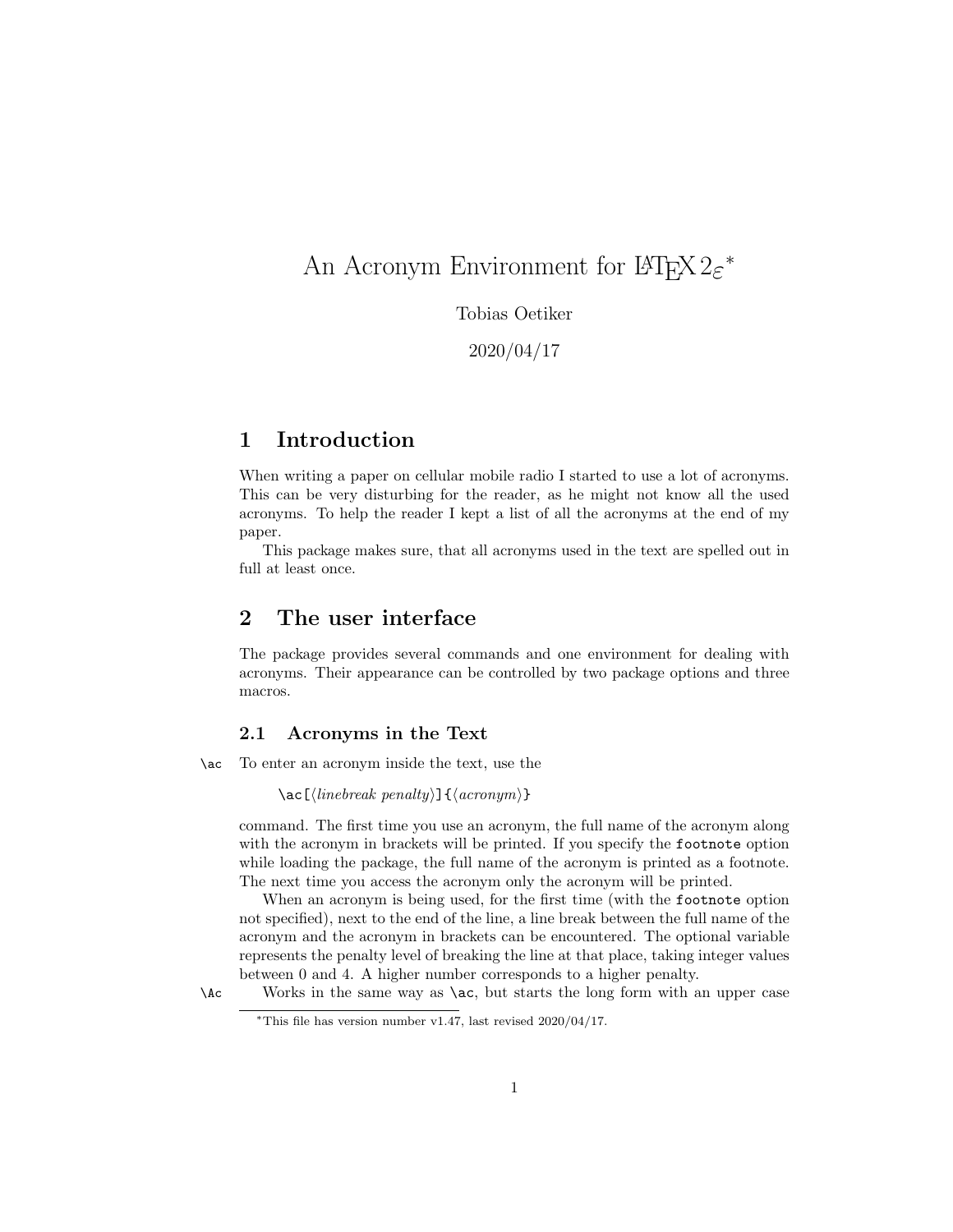letter. Use case: when the acronym is used for the first time, at the beginning of a sentence.

\acresetall The 'memory' of the macro \ac can be flushed by calling the macro \acresetall. Afterwards, \ac will print the full name of any acronym and the acronym in brackets the next time it is used.

\acf If later in the text again the Full Name of the acronym should be printed, use the command

#### \acf [ $\langle linebreak penalty \rangle$ ] { $\langle acronym \rangle$ }

to access the acronym. It stands for "full acronym" and it always prints the full name and the acronym in brackets.

When an full acronym is being used next to the end of the line, a line break between the full name of the acronym and the acronym in brackets can be encountered. The optional variable represents the penalty level of breaking the line at that place, taking integer values between 0 and 4. A higher number corresponds to a higher penalty.

\Acf Works in the same way as \acf, but starts the long form with an upper case letter.

\acs To get the short version of the acronym, use the command

 $\text{ascs}\{\langle \text{acronum}\rangle\}$ 

\acl Gives you the expanded acronym without even mentioning the acronym.

 $\langle \text{ac1} \{ \langle \text{acronym} \rangle \}$ 

- \Acl Works in the same way as \acl, but starts with an upper case letter.
- \acp Works in the same way as \ac, but makes the short and/or long forms into plurals.
- \Acp Works in the same way as \acp, but starts the long form with an upper case letter.
- \acfp Works in the same way as \acf, but makes the short and long forms into plurals.
- \Acfp Works in the same way as \acfp, but starts the long form with an upper case letter.
- \acsp Works in the same way as \acs, but makes the short form into a plural.
- \aclp Works in the same way as \acl, but makes the long form into a plural.
- \Aclp Works in the same way as \aclp, but starts with an upper case letter.
- \acfi Works in the same way as \acf, but prints the Full Name acronym (\acl) in italics and the abbreviated form (\acs) in upshaped form.
- \Acfi Works in the same way as \acfi, but starts the long form with an upper case **letter**
- \acused Marks an acronym as used, as if it had been called with \ac, but without printing anything. This means that in the future only the short form of the acronym will be printed.
	- \acsu Prints the short form of the acronym and marks it as used.
	- \aclu Prints the long form of the acronym and marks it as used.

2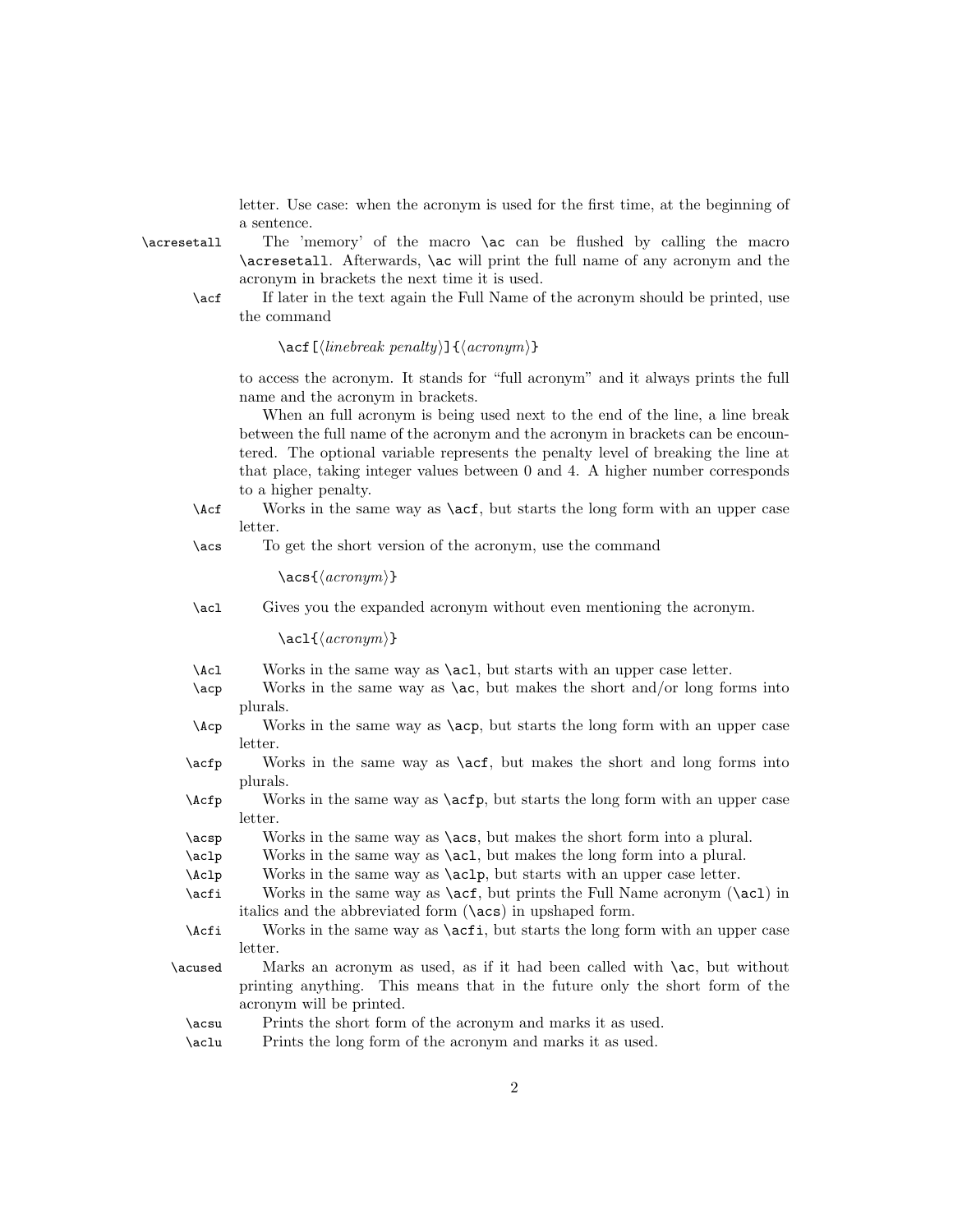- \Aclu Works in the same way as \aclu, but starts with an upper case letter. Example: \acl{lox}/\acl{lh2} (\acsu{lox}/\acsu{lh2})
- \iac Works in the same way as the \ac command but prefixes it with an appropriate indefinite article.
- \Iac Works in the same way as the \ac command but prefixes it with an appropriate upper case indefinite article.
- \...\* The following commands do the same as their unstarred forms, except that the acronym will not be marked as used. If you work with the 'onlyused' option then macros which have only been used with starred commands will not show up. \ac\*, \Ac\*, \acs\*, \acl\*, \Acl\*, \acf\*, \Acf\*, \acp\*, \Acp\*, \acsp\*, \aclp\*, \Aclp\*, \acfp\*, \Acfp\*, \acfi\*, \Acfi\*, \acsu\*, \aclu\*, \Aclu\*, \iac\* and \Iac\*.

## 2.2 Customization

The appearance of  $\a$ cs and  $\a$ cf can be configured in various ways. Of main importance are the package options:

footnote makes the full name of the acronym appear as a footnote.

smaller lets the acronyms appear a bit smaller than the surrounding text. This is in accord with typographic convention. The relsize package is required.

There are three lower-level macros controlling the output. Any acronym \acsfont printed by \acs is formatted by \acsfont. Similarly, unless the option footnote \acffont is specified, \acffont handles the output of \acf, where the included acronym \acfsfont goes through \acfsfont (and \acsfont). The plural and upper case forms are treated accordingly. Usually the three macros do nothing. To give an example, the option smaller makes \acsfont use the command \textsmaller from the relsize package:

```
\renewcommand*{\acsfont}[1]{\textsmaller{#1}}
```
# 2.3 Defining Acronyms

Acronyms can either defined from an environment specifically introduced for that purpose or by direct definitions.

acronym The acronym environment allows one to define all the acronyms needed by a document at a single place and is self-documenting, since a table of acronyms is automatically produced.

\acro In the acronym environment, acronyms are defined with the command:

 $\text{acro}\{\langle \text{acronym} \rangle\}$ [ $\langle \text{short name} \rangle$ ] $\{\langle \text{full name} \rangle\}$ 

The first argument  $\langle \text{acromym} \rangle$  is the acronym string itself and is used in the commands of the previous section such as \ac or \acl, that print the different forms of the acronym.

Because internal commands take  $\langle \text{acronym} \rangle$  for storing the different forms of the acronym, the T<sub>E</sub>X code for the acronym is limited by **\csname**. If the acronym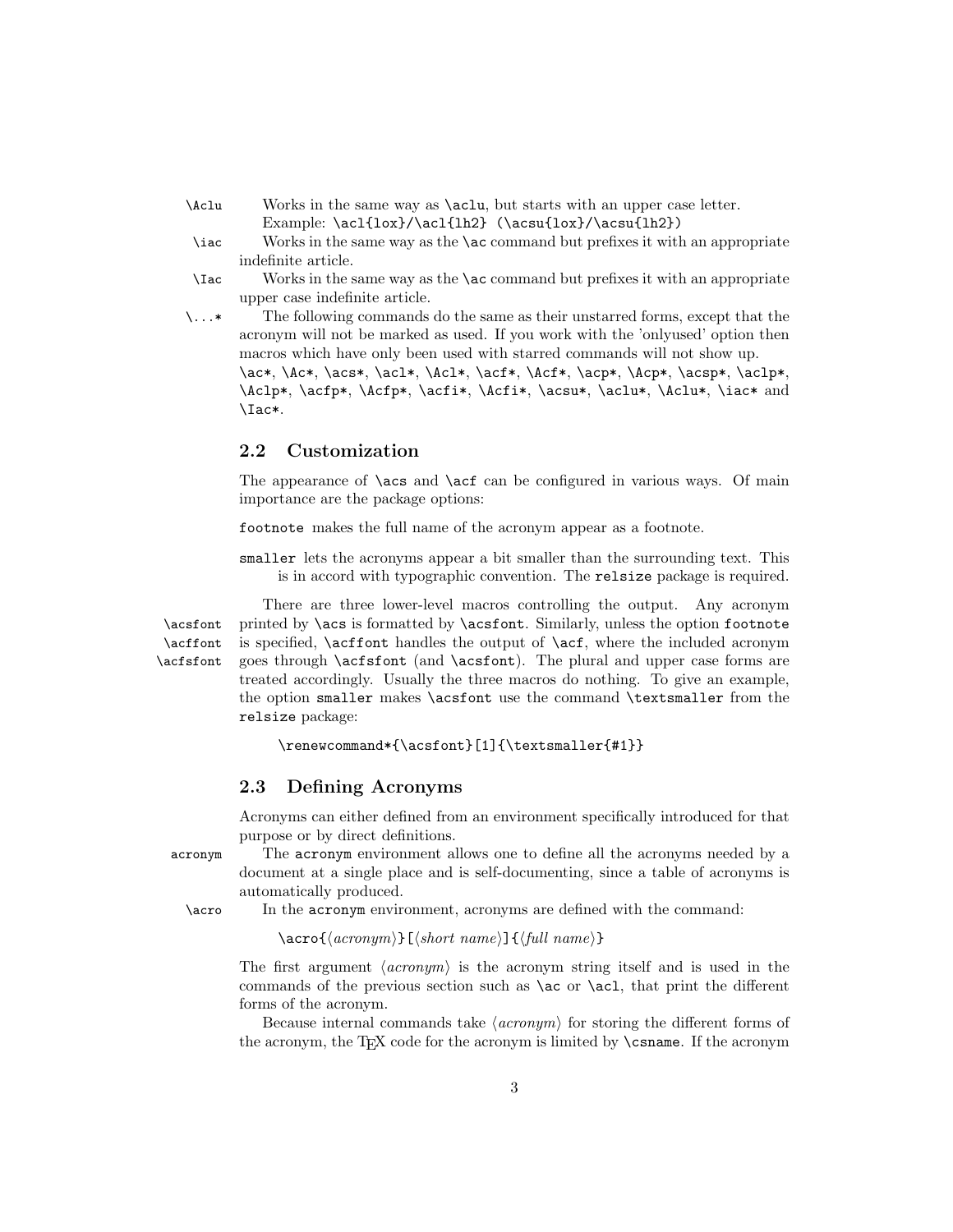requires problematic or complicate T<sub>E</sub>X stuff (font commands,  $\dots$ ), then this code can be given in the optional argument  $\langle short\ name \rangle$ . The first argument  $\langle acronym \rangle$ is then a simpler string to identify the acronym. For example, an acronym for water can look like this:

```
\acro{H2O}[$\mathrm{H_2O}$]{water}
```
Then \acs{H2O} gets "H<sub>2</sub>O" and \ac1{H2O} prints "water".

\acroextra Inside the acronym environment additional information can be added to the list of acronyms with the \acroextra command that will not be included in the normal inline acronyms.

```
\arccos{d}{\ddot{t}ional~info}
```
for example:

```
\acro{H2O}[$\mathrm{H_2O}$]
     {Dihydrogen Monoxide\acroextra{ (water)}}
\acro{NA}[\ensuremath{N_{\mathrm A}}]
     {Number of Avogadro\acroextra{ (See \S\protect\ref{A1})}}
```
Note that \acroextra must be inserted inside the \acro definition and that fragile commands must be protected. Be careful of unnecessary spaces.

The standard format of the acronym list is a \description environment. If you pass an optional parameter to the acronym environment, the width of the acronym-column will be fitted to the width of the given parameter (which should be the longest acronym). For example, if HBCI is the longest acronym used, the list should start with

#### \begin{acronym}[HBCI]

\aclabelfont The short form of each acronym in the list is formatted using \aclabelfont, which typesets its arguments in bold font by default. It can be redefined to produce bold sans-serif labels, for example, with

```
\renewcommand*{\aclabelfont}[1]{\textbf{\textsf{\acsfont{#1}}}}
```
In standard mode, the acronym-list will consist of all defined acronyms, regardless if the the acronym was used in the text before or not. This behavior can be changed by loading the package with the parameter printonlyused (used at least once) or printonlyreused (use more than once):

\usepackage[printonlyused]{acronym}

In printonly(re)used-mode you can add to each acronym the the page number where it was first used by additionally specifying the option withpage.

\usepackage[printonlyused,withpage]{acronym}

If one does not want an acronym list to be produced at all, acronyms can be \newacro defined directly thanks to the two commands

\acrodef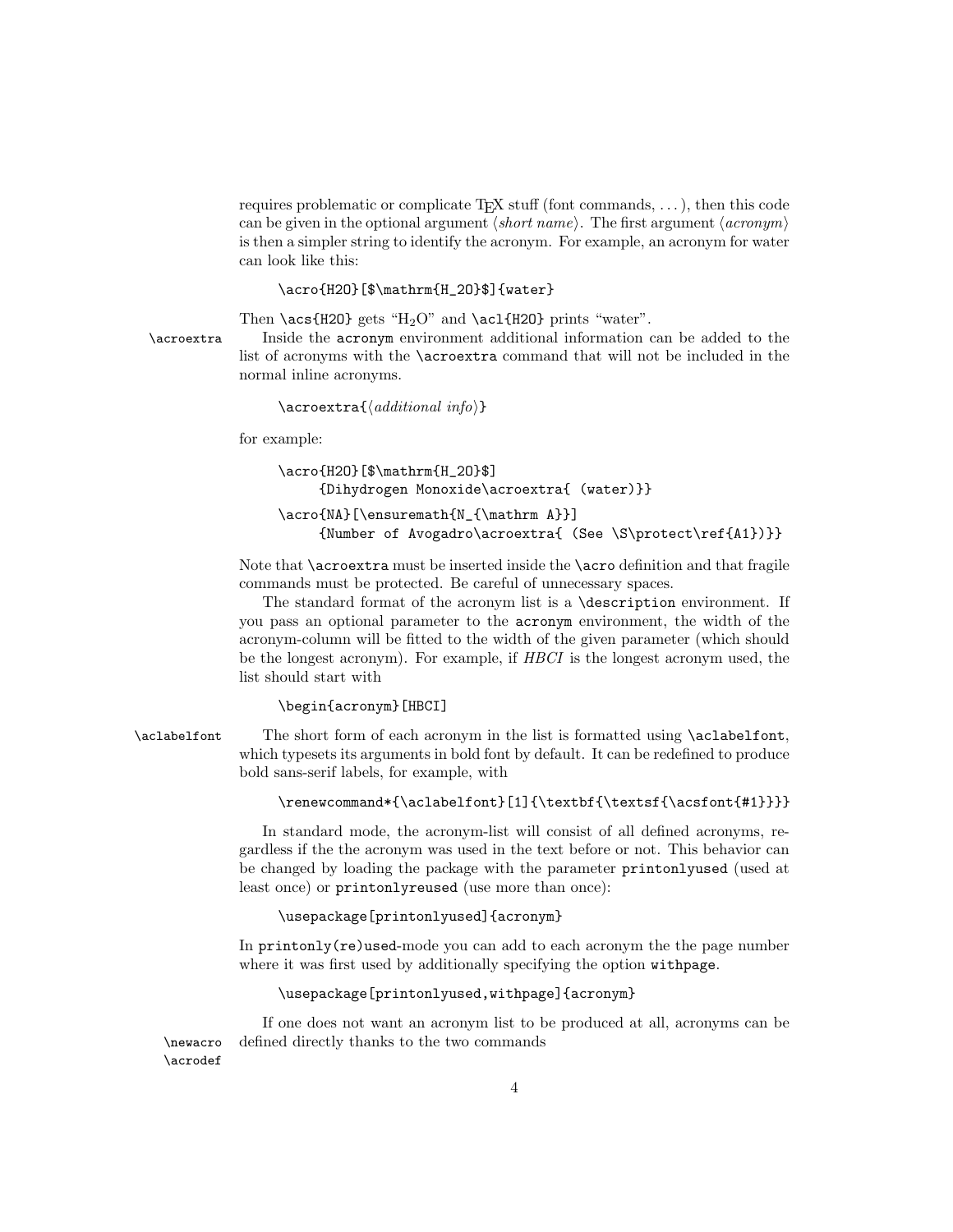$\newarrow{\langle acronym \rangle}[\langle short \ name \rangle]{\{full \ name}}$  $\text{accept}\{arrows\}$ [ $\short name$ ] $\{full name\}$ ]

the difference between the two consisting in the fact that the latter makes the acronym definition stored in the .aux file. Therefore, the acronym becomes available from start-up in the next run.

Note that all the acronym definitions made by **\acro** in the **acronym** environment are also similarly added to the .aux file.

### 2.3.1 Non standard indefinite articles

Sometimes the indefinite article of an acronym differs between its short form and its long form, for example "a Federal Bureau of Investigation (FBI) agent" and "an FBI agent". To deal with this, the package provides the following three commands

\newacroindefinite \acrodefindefinite

```
\acroindefinite \arcsin{\text{arcsim}}{\mathcal{H} \acroindefinite \arccos{\text{arcsim}}article}
                     \newarrow{\hbox{new}{}indefinite article\rangle}
                     \text{acrodefindefinite}\{\langle acronym\rangle\}\{\langle short\\\\\} (long
                     indefinite article\rangle}
```
that allow one to define indefinite articles. The \acroindefinite command is meant to be used in the acronym environment. The difference among the latter two is that **\acrodefindefinite** puts the acronym definition in the .aux file, so that the acronym exception is available at the next run from start-up.

When using **\iac** and **\Iac** without first defining an article, the default article is "a".

### 2.3.2 Non standard and foreign plural forms

When the plural form of an acronym is required, the package typically obtains it as an English plural, by adding an 's'. This happens both for long and short forms. For instance, for an acronym defined as

```
\newacro{IC}{Integrated Circuit}
```
the \acsp{IC} command produces "ICs", and the \aclp{IC} command produces "Integrated Circuits".

Unfortunately, this is generally not suitable for typesetting in languages different from English, and at times it is not correct even for English. For instance consider the "MP" acronym, commonly used to refer to a "Member of the Parlament". Of course, its long form plural is not "Member of the Parlaments", but "Members of the Parlament". For the short form plural, "MPs" is anyway commonly accepted. The same happens with "SOC (System on a Chip)" or "BUT (Block Under Test)".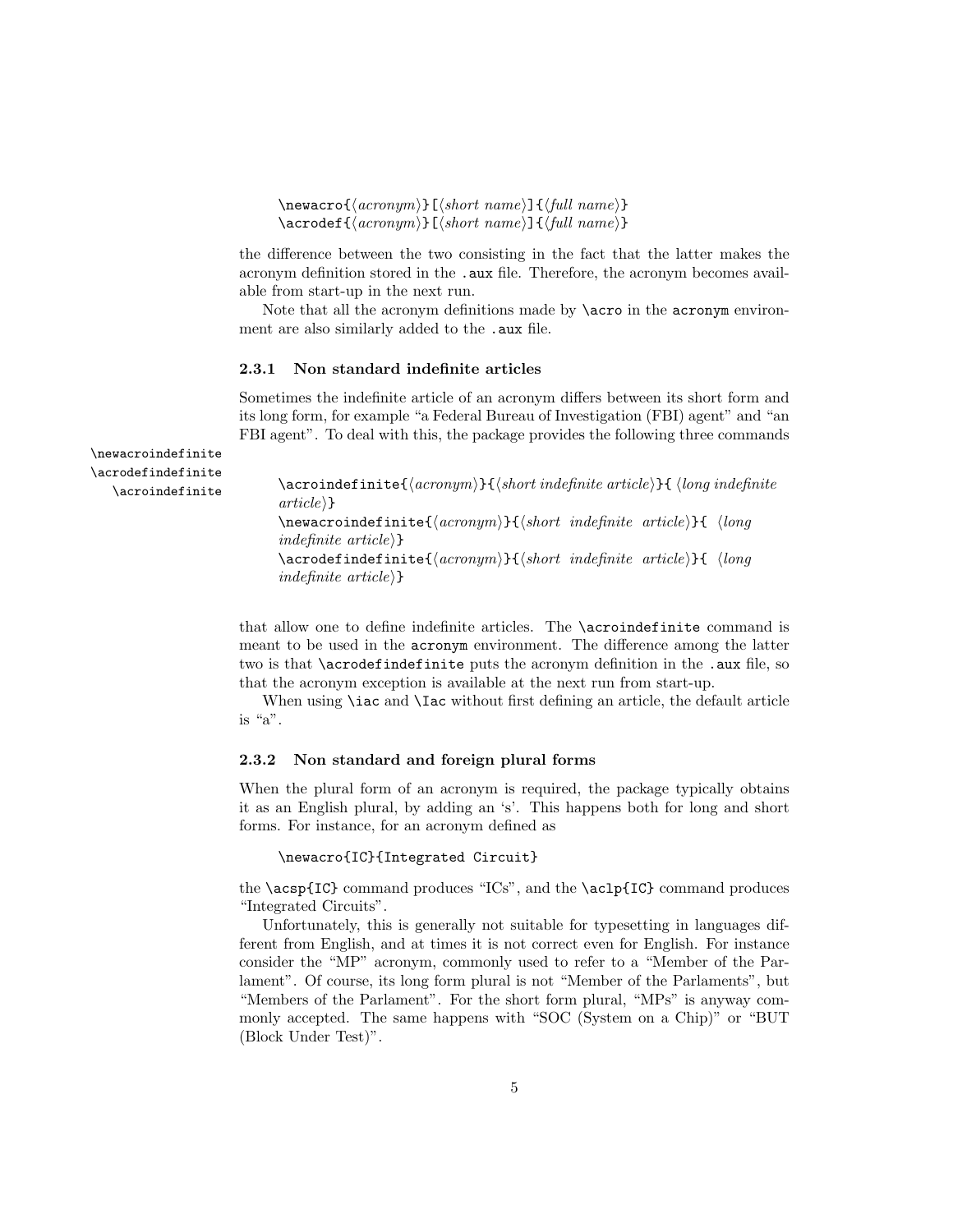In foreign languages, things can be even more complicated. For instance, in Italian, there are different rules for English acronyms used in Italian text and Italian acronyms used in Italian text. The former do not get a plural at all, neither for the long, nor for the short form as in "Un paio di Integrated Circuit  $(IC)$ ". The latter get a plural long form following the natural Italian rules for plurals, and a plural short form that can either be the same as the singular short form, or  $-$  at times  $-$  a form obtained by doubling those letter of the short form that correspond to words that get a plural in the long form. For instance: "Nucleo Investigativo (NI)" could take a plural as in "Nuclei Investigativi (NNII)", although in modern texts one is more likely to find "Nuclei Investigativi (NI)".

To deal with all these different situations, the package (since version 1.35) has \acroplural been enriched with the following three commands

\newacroplural

\acroplural{\acronym\}[\\short plural}]{ \long plural\}  $\text{Newacroplural}({\text{acromym}}[s]$  (short plural)]{  $\langle \text{long plural} \rangle$ ]  $\text{arodefplural}(\text{acronym})[(\text{short plural})]$ {  $\langle \text{long plural} \rangle$ }

> that allow one to define plural exceptions. The \acroplural command is meant to be used in the acronym environment. The difference among the latter two is that \acrodefplural puts the acronym definition in the .aux file, so that the acronym exception is available at the next run from start-up. When the optional short form is not provided, the acronym name plus an 's' is used.

Plural exceptions are never reported in tables of acronyms.

# 2.4 Miscellaneous

### 2.4.1 Sectioning and pdf marks

Acronyms are robust (since version 1.12) and can be used in sectional headers such as \chapter, \section, etc., but please note the following:

- Do not use the general form (\ac or \acp) in sectional headers, because it will uses the full name the first time, that is in the table of contents, and the short form further on.
- The text of  $\langle \textit{acronym} \rangle$  is used verbatim in bookmarks and not  $\langle \textit{short name} \rangle$ for pdfT<sub>E</sub>X with hyperref.
- When the long form of the acronym is used in sectional headers (for pdfT<sub>E</sub>X with hyperref), it will end up in the pdf bookmarks. In that case it is good to hide unusual text such as math inside the \texorpdfstring defined by hyperref, for example:

```
\acro{Nx}[\ensuremath{N_{\chi}}]
     {\texorpdfstring{$\chi$}{X}-factor}
```
which will then give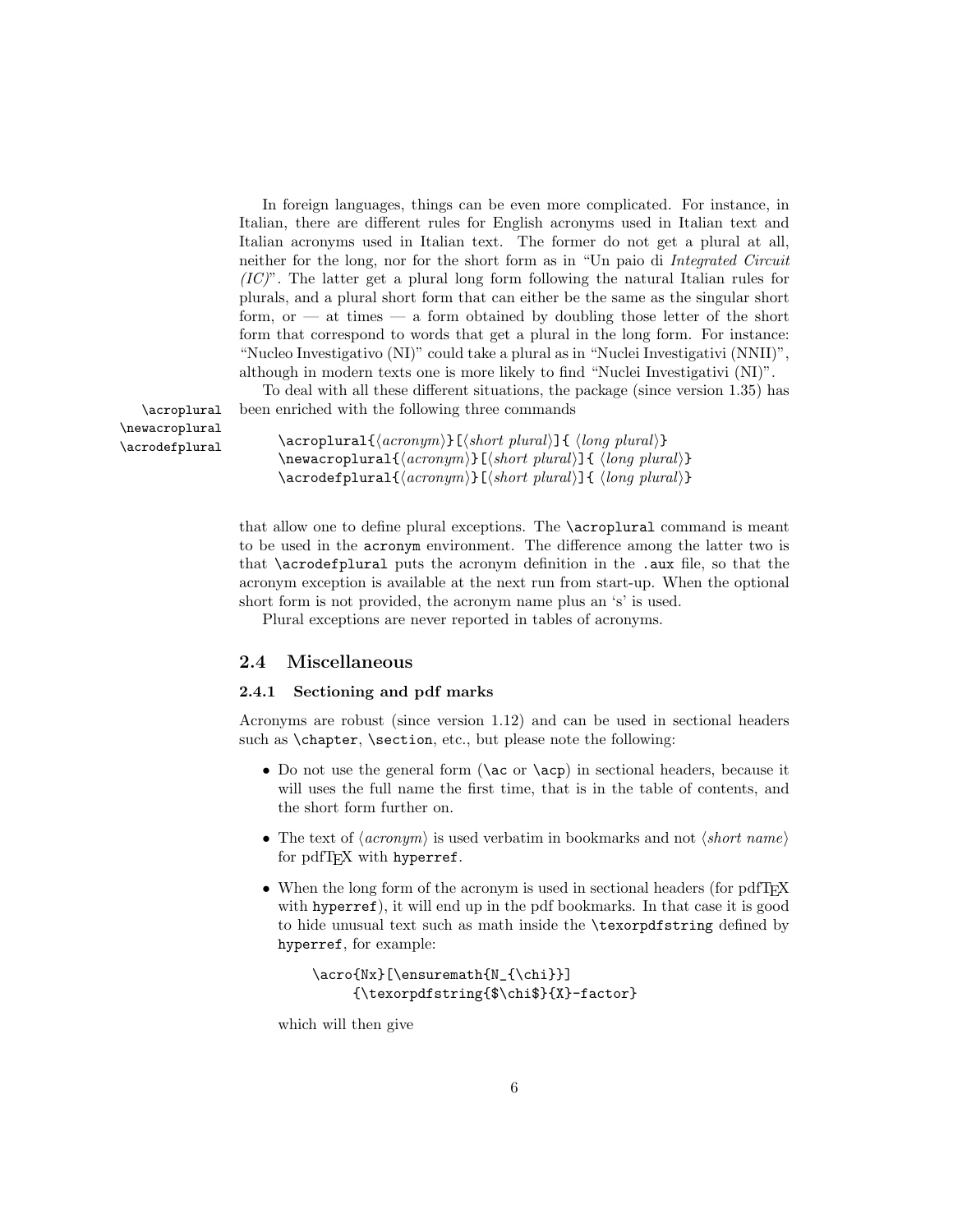|       | pdf bookmark: $\setminus \text{Nx} \rightarrow X\text{-factor (Nx)}$ |
|-------|----------------------------------------------------------------------|
| text: | $\text{Aut}\{Nx\} \to \chi\text{-factor } (N_\chi)$                  |

- $\bullet$  For acronyms in sectional headers, the file must be PDFLATEX'ed 3 times before the bookmarks are correct.
- Acronyms in sectional headers together with the footnote option will not give reliable results, because it will end up in the running heads and table of contents. If you really need it, use the optional argument of the sectioning commands. For example:

\chapter[The water \texorpdfstring{\$\mathrm{H\_2O}\$}{H2O}) ...] {The \acf{H2O} ...}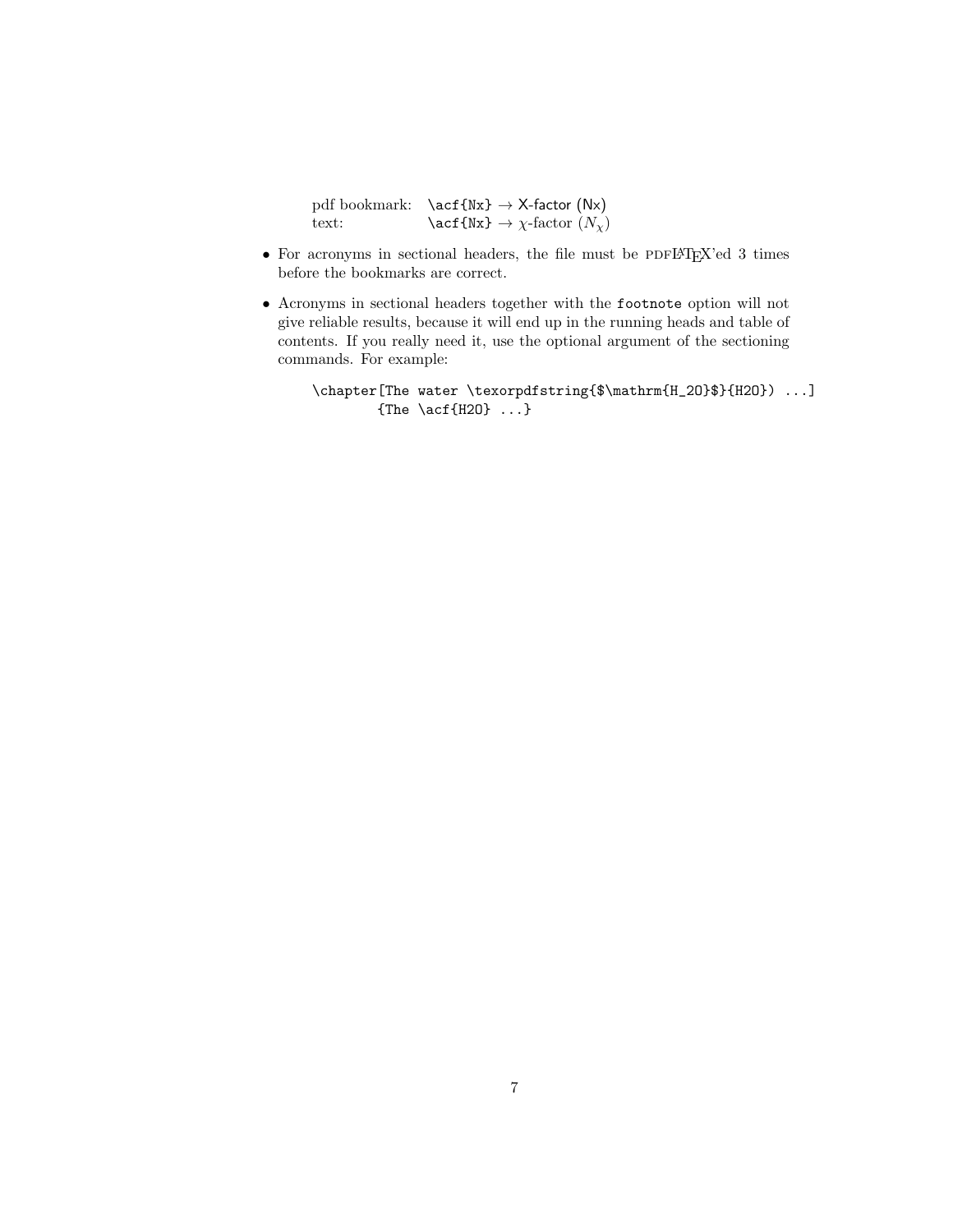# 3 An example file

```
1 \langle *acrotest \rangle2 \documentclass{article}
3 \usepackage[colorlinks]{hyperref}
4 \usepackage[printonlyused,withpage]{acronym}
5 \begin{document}
6
7 \section{Intro}
8 In the early nineties, \acs{GSM} was deployed in many European
9 countries. \ac{GSM} offered for the first time international
10 roaming for mobile subscribers. The \acs{GSM}'s use of \ac{TDMA} as
11 its communication standard was debated at length. And every now
12 and then there are big discussion whether \ac{CDMA} should have
13 been chosen over \ac{TDMA}.
14
15 \section{Furthermore}
16 \acresetall
17 The reader could have forgotten all the nice acronyms, so we repeat the
18 meaning again.
19
20 If you want to know more about \acf{GSM}, \acf{TDMA}, \acf{CDMA}
21 and other acronyms, just read a book about mobile communication. Just
22 to mention it: There is another \ac{UA}, just for testing purposes!
23
24 \begin{figure}[h]
25 Figure
26 \caption{A float also admits references like \ac{GSM} or \acf{CDMA}.}
27 \end{figure}
28
29 \subsection{Some chemistry and physics}
30 \label{Chem}
31 \ac{NAD+} is a major electron acceptor in the oxidation
32 of fuel molecules. The reactive part of \ac{NAD+} is its nictinamide
33 ring, a pyridine derivate.
34
35 One mol consists of \acs{NA} atoms or molecules. There is a relation
36 between the constant of Boltzmann and the \acl{NA}:
37 \begin{equation}
38 k = R/\acs{NA}
39 \end{equation}
40
41 \acl{lox}/\acl{lh2} (\acsu{lox}/\acsu{lh2})
42
43 \Acp{LFVP} are processes in which the lepton number of the initial
44 and final states are different. An example for \iac{LFVP} is
45 neutrinoless double beta decay.
46
47 \subsection{Some testing fundamentals}
48 When testing \acp{IC}, one typically wants to identify functional
```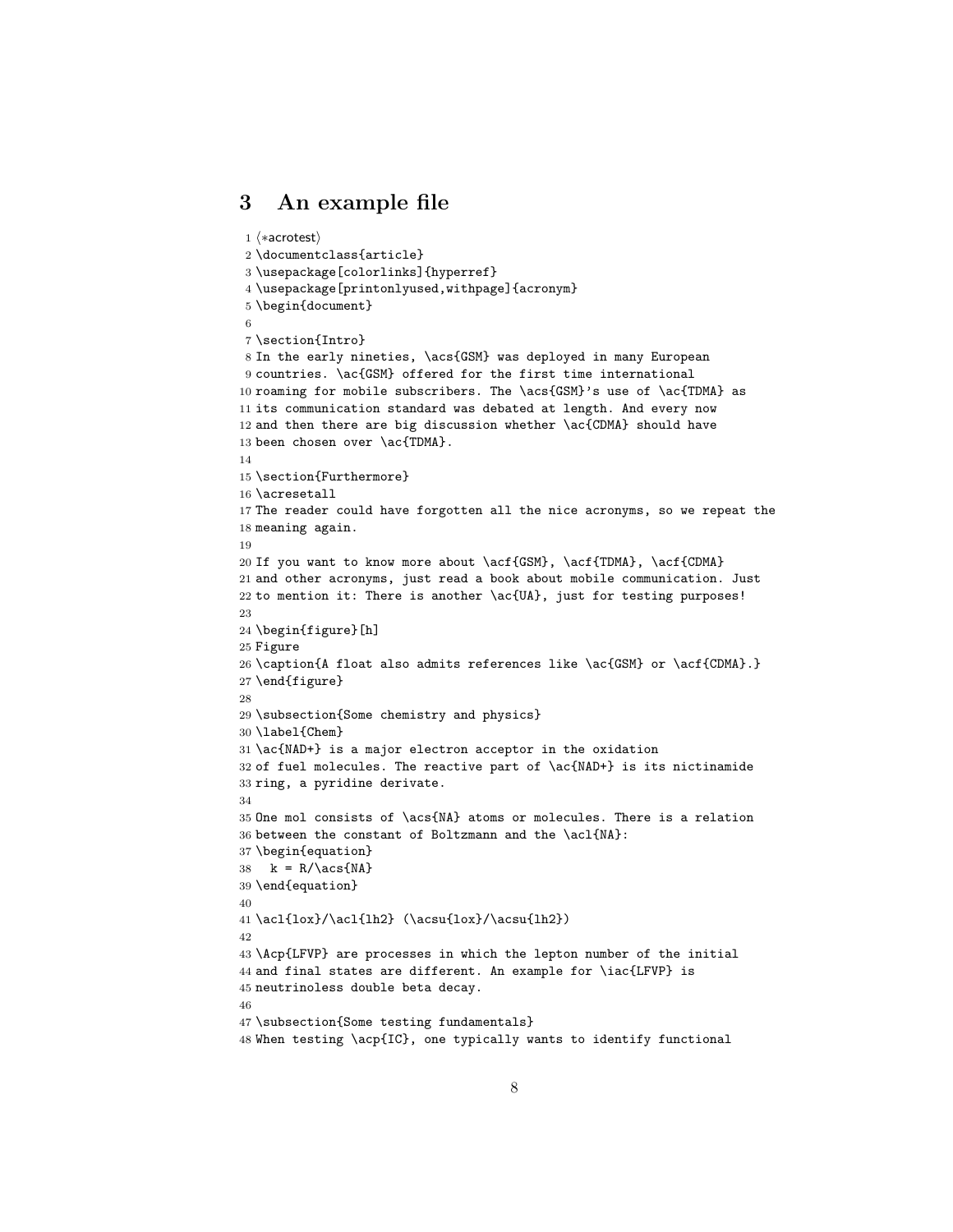```
49 blocks to be tested separately. The latter are commonly indicated as
50 \acp{BUT}. To test a \ac{BUT} requires defining a testing strategy\dots{}
51 \Iac{IC} popped up unexpectedly.
52
53 \section{Acronyms}
54 \begin{acronym}[TDMA]
55 \acro{CDMA}{Code Division Multiple Access}
56 \acro{GSM}{Global System for Mobile communication}
57 \acro{NA}[\ensuremath{N_{\mathrm A}}]
58 {Number of Avogadro\acroextra{ (see \S\ref{Chem})}}
59 \acro{NAD+}[NAD\textsuperscript{+}]{Nicotinamide Adenine Dinucleotide}
60 \acro{LFVP}{lepton flavor violating process}
61 \acroindefinite{LFVP}{an}{a}
62 \acro{NUA}{Not Used Acronym}
63 \acro{TDMA}{Time Division Multiple Access}
64 \acro{UA}{Used Acronym}
65 \acro{lox}[\ensuremath{LOX}]{Liquid Oxygen}%
66 \acro{lh2}[\ensuremath{LH_2}]{Liquid Hydrogen}%
67 \acro{IC}{Integrated Circuit}%
68 \acro{BUT}{Block Under Test}%
69 \acrodefplural{BUT}{Blocks Under Test}%
70 \acroindefinite{IC}{an}{an}
71 \end{acronym}
```

```
73 \end{document}
```

```
74 \langle/acrotest\rangle
```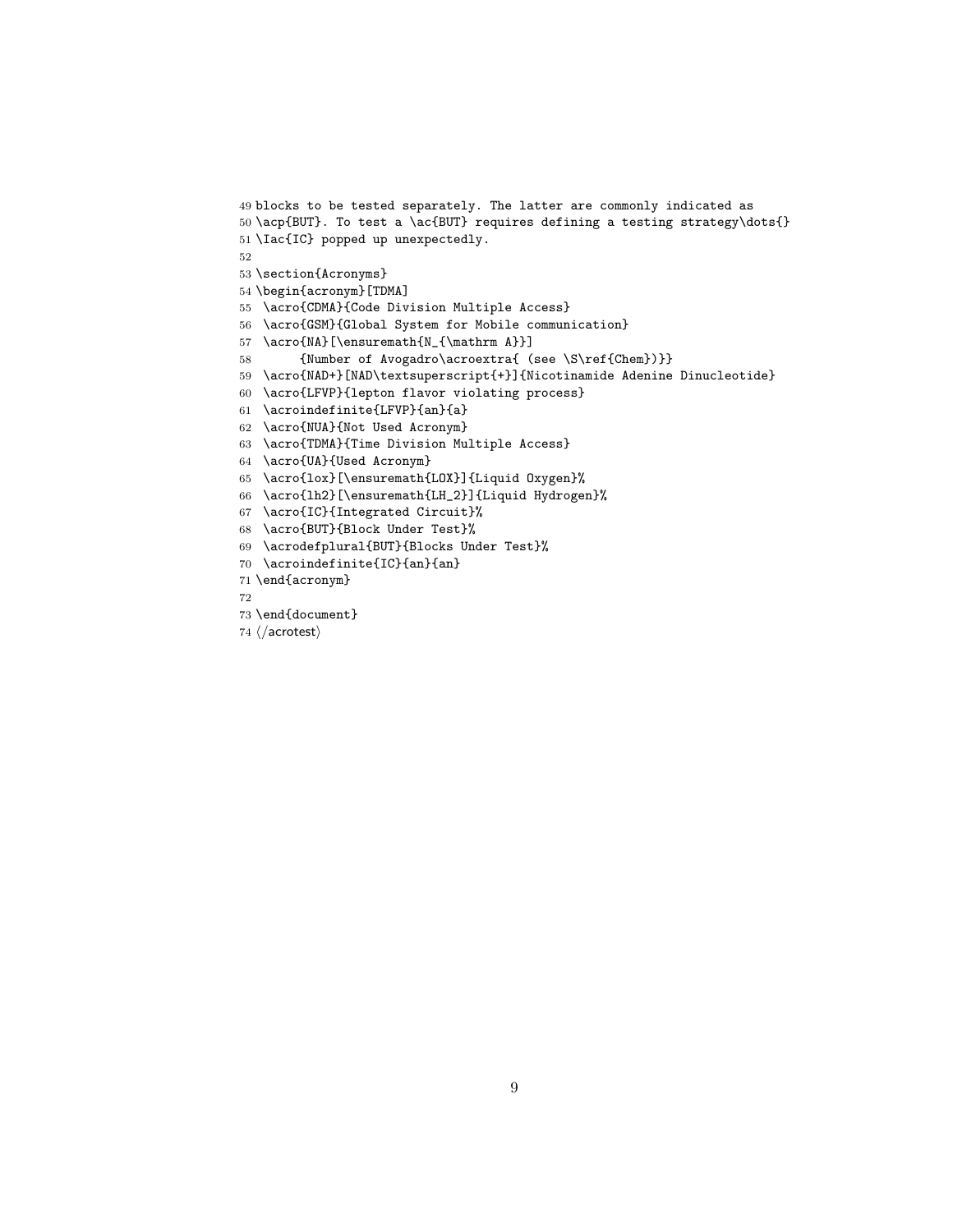# 4 The implementation

75  $\langle *acronym \rangle$ 

# 4.1 Identification

First we test that we got the right format and name the package.

```
76 \NeedsTeXFormat{LaTeX2e}[1999/12/01]
77 \ProvidesPackage{acronym}[2020/04/17<br>78 v1.47v1.47
79 Support for acronyms (Tobias Oetiker)]
80 \RequirePackage{suffix,xstring}
```
# 4.2 Options

|                       | \ifAC@footnote The option footnote leads to a redefinition of \acf, \Acf, \acfp, and \Acfp,<br>making the full name appear as a footnote.<br>81 \newif\ifAC@footnote<br>82 \AC@footnotefalse                                                                                             |
|-----------------------|------------------------------------------------------------------------------------------------------------------------------------------------------------------------------------------------------------------------------------------------------------------------------------------|
|                       | 83 \Declare0ption{footnote}{\AC@footnotetrue}                                                                                                                                                                                                                                            |
| \ifAC@nohyperlinks    | If hyperref is loaded, all acronyms will link to their glossary entry. With the option<br>nohyperlinks these links can be suppressed.                                                                                                                                                    |
|                       | 84 \newif\ifAC@nohyperlinks<br>85 \AC@nohyperlinksfalse                                                                                                                                                                                                                                  |
|                       | 86\DeclareOption{nohyperlinks}{\AC@nohyperlinkstrue}                                                                                                                                                                                                                                     |
| \ifAC@noacroprefix    | With the noncroprefix option the acronym commands are not prefixed. This<br>reproduces the old behavior of version (1.43, but can cause collisions between<br>user-defined acronyms and commands of this package.                                                                        |
|                       | 87\newif\ifAC@noacroprefix<br>88 \AC@noacroprefixfalse                                                                                                                                                                                                                                   |
|                       | 89 \DeclareOption{noacroprefix}{\AC@noacroprefixtrue}                                                                                                                                                                                                                                    |
| \ifAC@printonlyused   | We need a marker which is set if the option printonly used was used.<br>90 \newif\ifAC@printonlyused<br>91 \AC@printonlyusedfalse                                                                                                                                                        |
|                       | 92 \Declare0ption{printonlyused}{\AC@printonlyusedtrue}                                                                                                                                                                                                                                  |
| \ifAC@printonlyreused | With the printinuity reused option, only those acronyms are included in the list<br>of acronyms that have been used more than once, i.e. at least twice.<br>93 \newif\ifAC@printonlyreused<br>94 \AC@printonlyreusedfalse<br>95 \DeclareOption{printonlyreused}{\AC@printonlyreusedtrue} |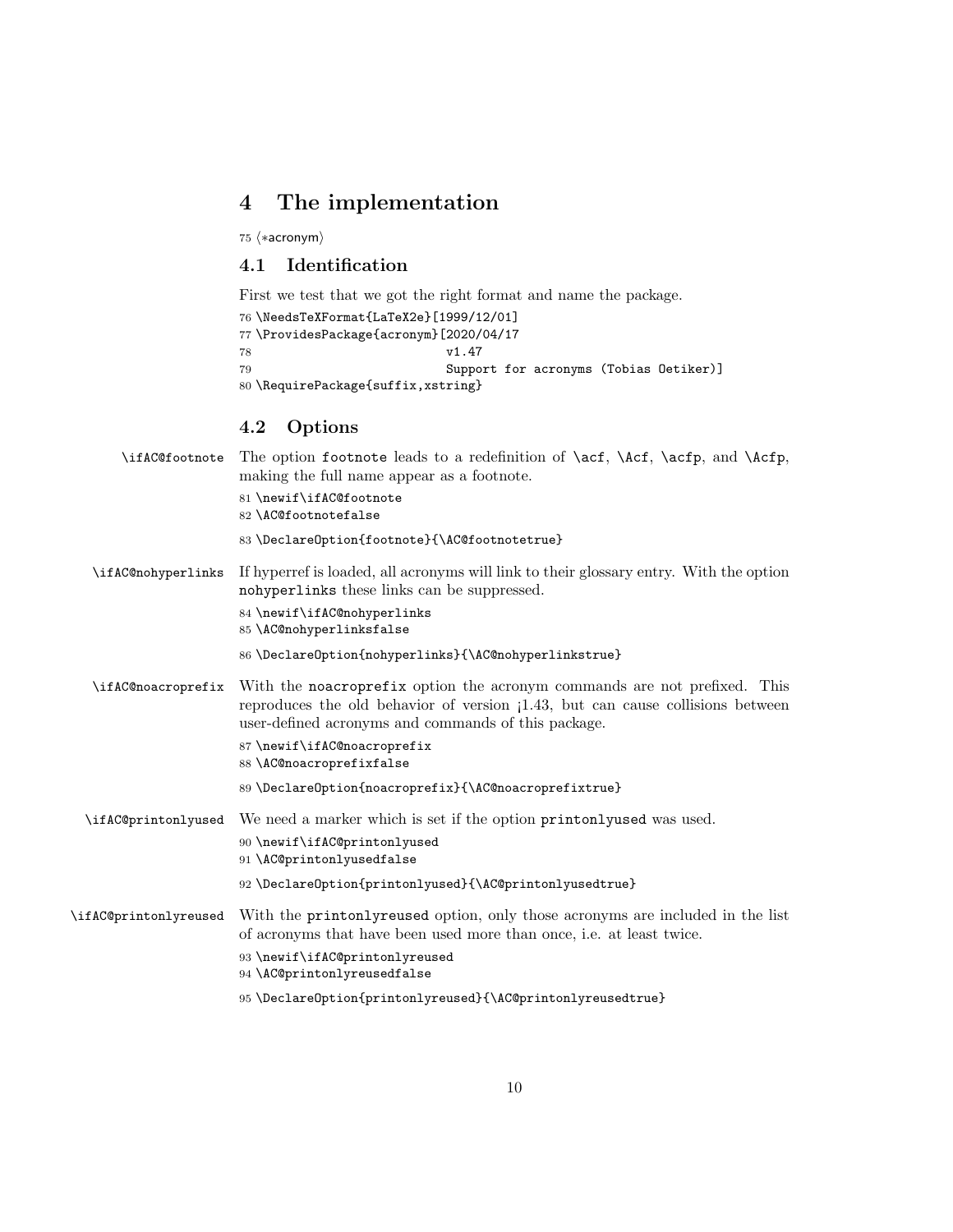\ifAC@withpage A marker which tells us to print page numbers. \newif\ifAC@withpage \AC@withpagefalse \DeclareOption{withpage}{\AC@withpagetrue}

\ifAC@smaller The option smaller leads to a redefinition of \acsfont. We want to make the acronym appear smaller. Since this should be done in a context-sensitive way, we rely on the macro \textsmaller provided by the relsize package. As \RequirePackage cannot be used inside \DeclareOption, we need a boolean variable.

> 99 \newif\ifAC@smaller 100 \AC@smallerfalse 101 \DeclareOption{smaller}{\AC@smallertrue}

\ifAC@dua The option dua stands for "don't use acronyms". It leads to a redefinition of \ac, \Ac, \acp, and \Acp, making the full name appear all the time and suppressing all acronyms but the explicity requested by  $\act$ ,  $\Act$ ,  $\actp$  or  $\Actp$ .

```
102 \newif\ifAC@dua
103 \AC@duafalse
104 \DeclareOption{dua}{\AC@duatrue}
```
\ifAC@nolist The option nolist stands for "don't write the list of acronyms".

105 \newif\ifAC@nolist 106 \AC@nolistfalse 107 \DeclareOption{nolist}{\AC@nolisttrue\AC@nohyperlinkstrue}

- \ifAC@nolinebreak The option nolinebreak dictates whether to forbid, by defalt, a line break between the full name and the short name, when they are presented together.
	- 108 \newif\ifAC@nolinebreak
	- 109 \AC@nolinebreakfalse
	- 110 \DeclareOption{nolinebreak}{\AC@nolinebreaktrue}

Now we process the options.

111 \ProcessOptions\relax

### 4.3 Setup macros

\acsfont The appearance of the output of the commands \acs and \acf is partially con-\acffont trolled by \acsfont, \acffont, and \acfsfont. By default, they do nothing \acfsfont except when the smaller option is loaded.

> The option smaller leads to a redefinition of \acsfont. We want to make the acronym appear smaller. Since this should be done in a context-sensitive way, we rely on the macro \textsmaller provided by the relsize package.

112 \ifAC@smaller

```
113 \RequirePackage{relsize}
```

```
114 \newcommand*{\acsfont}[1]{\textsmaller{#1}}
```
115 \else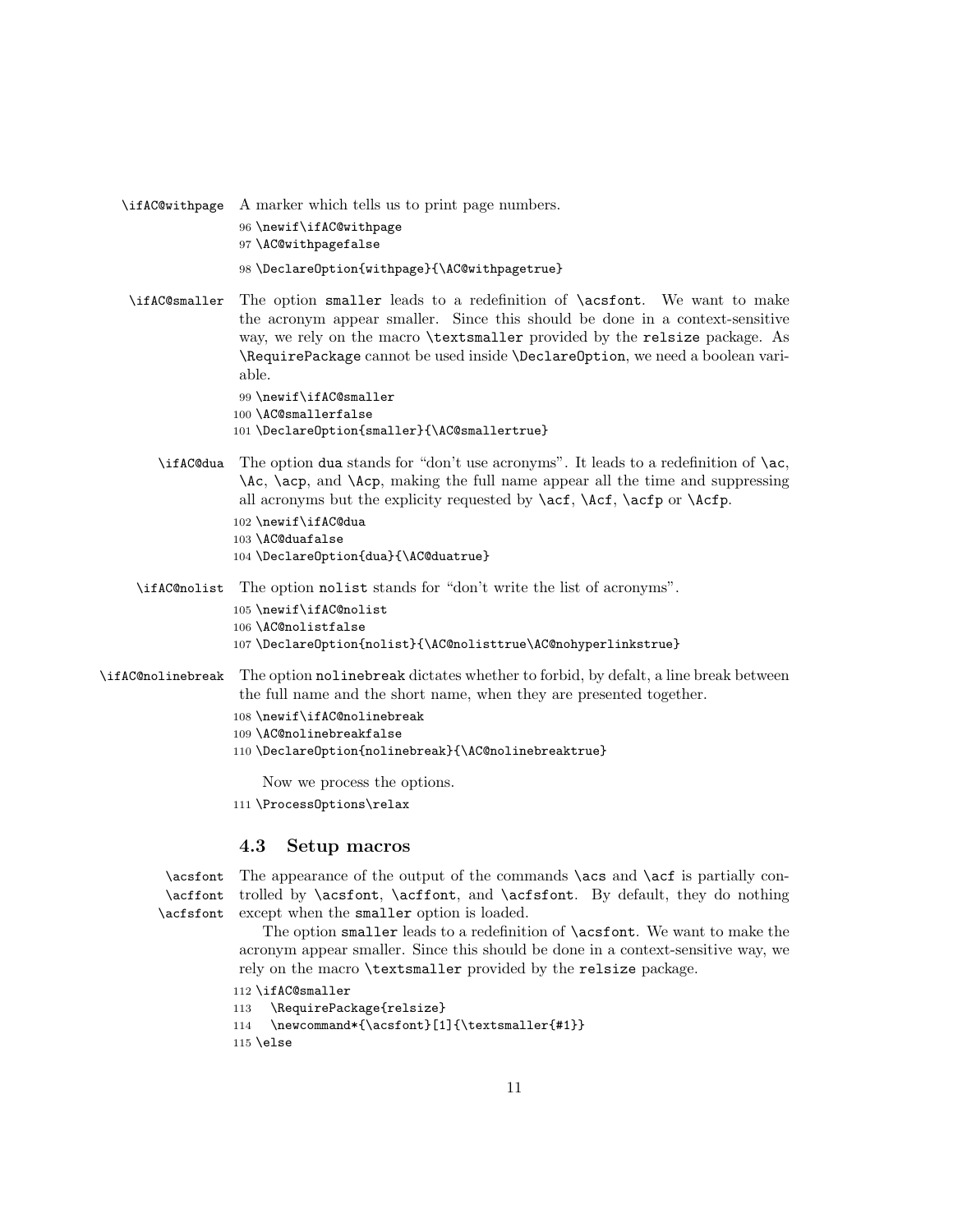116 \newcommand\*{\acsfont}[1]{#1} \fi \newcommand\*{\acffont}[1]{#1} \newcommand\*{\acfsfont}[1]{#1}

# \AC@linebreakpenalty When the option nolinebreak is specified, the default penalty for a line break is being set to the maximum. Otherwise, the default penalty is one level below the maximum, meaning that most of the times, by default, the line will not get broken.

 \ifAC@nolinebreak 121 \def\AC@linebreakpenalty{4} \else 123 \def\AC@linebreakpenalty{3} 124 \fi

# 4.4 Hyperlinks and PDF support

|                       | \AC@hyperlink Define dummy hyperlink commands                                   |
|-----------------------|---------------------------------------------------------------------------------|
|                       | \AC@hyperref 125 \def\AC@hyperlink#1#2{#2}                                      |
|                       | \AC@hypertarget 126 \def\AC@hyperref[#1]#2{#2}                                  |
|                       | \AC@phantomsection 127 \def\AC@hypertarget#1#2{#2}                              |
|                       | 128 \def\AC@phantomsection{}                                                    |
| \AC@raisedhypertarget | Make sure that hyperlink processing gets enabled before we process the document |
|                       | if hyperref has been loaded in the mean time.                                   |
|                       | 129 \ifAC@nohyperlinks                                                          |
|                       | $130$ \else                                                                     |
|                       | \AtBeginDocument{%<br>131                                                       |
|                       | \@ifpackageloaded{hyperref}<br>132                                              |
|                       | {\let\AC@hyperlink=\hyperlink<br>133                                            |
|                       | \let\AC@hyperref=\hyperref<br>134                                               |
|                       | \newcommand*\AC@raisedhypertarget[2]{%<br>135                                   |
|                       | \Hy@raisedlink{\hypertarget{#1}{}}#2}%<br>136                                   |
|                       | \let\AC@hypertarget=\AC@raisedhypertarget<br>137                                |
|                       | \def\AC@phantomsection{%<br>138                                                 |
|                       | \Hy@GlobalStepCount\Hy@linkcounter<br>139                                       |
|                       | \edef\@currentHref{section*.\the \Hy@linkcounter}%<br>140                       |
|                       | \Hy@raisedlink{%<br>141                                                         |
|                       | \hyper@anchorstart{\@currentHref}\hyper@anchorend<br>142                        |
|                       | }‰<br>143                                                                       |
|                       | }‰<br>144                                                                       |
|                       | $}{}$ }{}}%<br>145                                                              |
|                       | $146$ \fi                                                                       |
|                       |                                                                                 |

\AC@pageref Use \pageref\* instead of \pageref when the hyperref package is used.

\AtBeginDocument{%

\@ifpackageloaded{hyperref}{%

\let\AC@pageref=\@pagerefstar%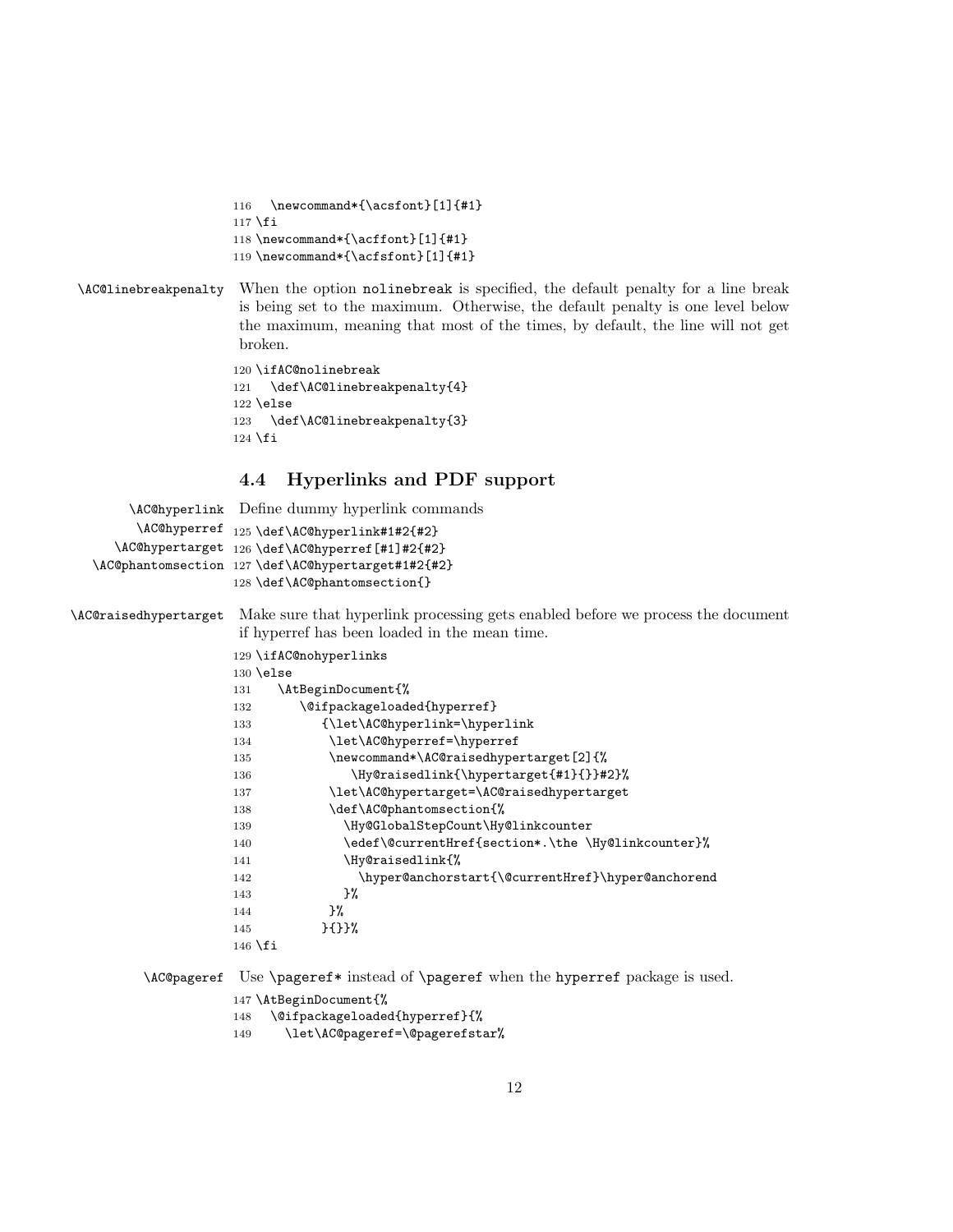150 }{% 151 \let\AC@pageref=\pageref% 152 }% 153 }

The hyperref package defines \pdfstringdefDisableCommands and \texorpdfstring for text in bookmarks. If undefined, then provide them it at the beginning of the document.

```
154 \AtBeginDocument{%
155 \providecommand\texorpdfstring[2]{#1}%
156 \providecommand\pdfstringdefDisableCommands[1]{}%
157 \pdfstringdefDisableCommands{%
158 \csname AC@starredfalse\endcsname
159 \csname AC@footnotefalse\endcsname
160 \let\AC@hyperlink\@secondoftwo
161 \let\acsfont\relax
162 \let\acffont\relax
163 \let\acfsfont\relax
164 \let\acused\relax
165 \let\null\relax
166 \def\AChy@call#1#2{%
167 \ifx*#1\@empty
168 \expandafter #2%
169 \else
170 #2{#1}%
171 \fi
172 }%
173 \def\acs#1{\AChy@call{#1}\AC@acs}%
174 \def\acl#1{\AChy@call{#1}\@acl}%
175 \def\Acl#1{\AChy@call{#1}\@Acl}%
176 \def\acf#1{\AChy@call{#1}\AChy@acf}%
177 \def\Acf#1{\AChy@call{#1}\AChy@Acf}%
178 \def\ac#1{\AChy@call{#1}\@ac}%
179 \def\Ac#1{\AChy@call{#1}\@Ac}%
180 \def\acsp#1{\AChy@call{#1}\@acsp}%
181 \def\aclp#1{\AChy@call{#1}\@aclp}%
182 \def\Aclp#1{\AChy@call{#1}\@Aclp}%
183 \def\acfp#1{\AChy@call{#1}\AChy@acfp}%
184 \def\Acfp#1{\AChy@call{#1}\AChy@Acfp}%
185 \def\acp#1{\AChy@call{#1}\@acp}%
186 \def\Acp#1{\AChy@call{#1}\@Acp}%
187 \def\acfi#1{\AChy@call{#1}\AChy@acf}%
188 \def\Acfi#1{\AChy@call{#1}\AChy@Acf}%
189 \let\acsu\acs
190 \let\aclu\acl
191 \let\Aclu\Acl
192 \def\AChy@acf#1{\AC@acl{#1} (\AC@acs{#1})}%
193 \def\AChy@Acf#1{\AC@Acl{#1} (\AC@acs{#1})}%
194 \def\AChy@acfp#1{\AC@aclp{#1} (\AC@acsp{#1})}%
```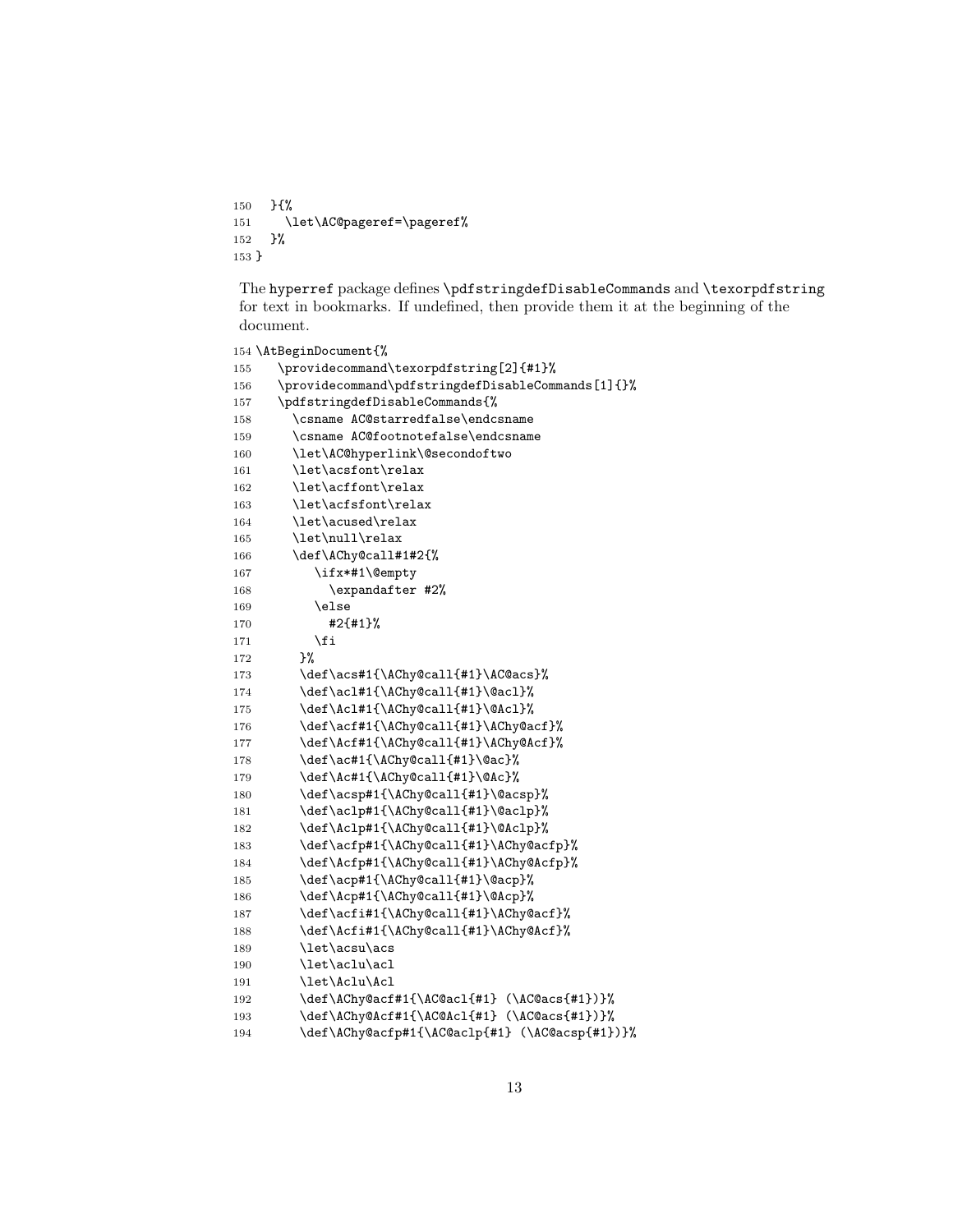```
195 \def\AChy@Acfp#1{\AC@Aclp{#1} (\AC@acsp{#1})}%
196 }%
197 }
```
# 4.5 Additional Helper macros

We need a list of the used acronyms after the last **\acressetall** (or since beginning), a token list is very useful for this purpose

AC@clearlist

198 \newtoks\AC@clearlist

\AC@addtoAC@clearlist Adds acronyms to the clear list 199 \newcommand\*\AC@addtoAC@clearlist[1]{% 200 \global\AC@clearlist\expandafter{\the\AC@clearlist\AC@reset{#1}}% 201 } \acresetall This macro resets the AC@FN - tag of each acronym, therefore \ac will use Full \AC@reset Name (FN) next time it is called 202 \newcommand\*\acresetall{\the\AC@clearlist\AC@clearlist={}} 203 \def\AC@reset#1{% 204 \global\expandafter\let\csname AC@\AC@prefix#1\endcsname\relax 205 } \AC@used We also need a markers for 'used'. 206 \newcommand\*\AC@used{@<>@<>@} \AC@populated An on/off flag to note if any acronyms were logged. This is needed for the first run with printonly(re)used option, because the acronym list are then empty, resulting in a "missing item" error. 207 \newcommand{\AC@populated}{} \AC@logged Log the usage by writing the \acronymused to the aux file and by reading it back \acronymused again at the beginning of the document (performed automatically by LaTeX). This results in processing the document twice, but it is needed anyway for the rest of the package. This methodology is needed when the list of acronyms is in the front matter of the document. 208 \newcommand\*{\AC@logged}[1]{% 209 \@bsphack 210 \protected@write\@auxout{}{\string\acronymused{#1}}% 211 \@esphack} Keep it out of bookmarks. 212 \AtBeginDocument{% 213 \pdfstringdefDisableCommands{% 214 \let\AC@logged\@gobble 215 }% 216 }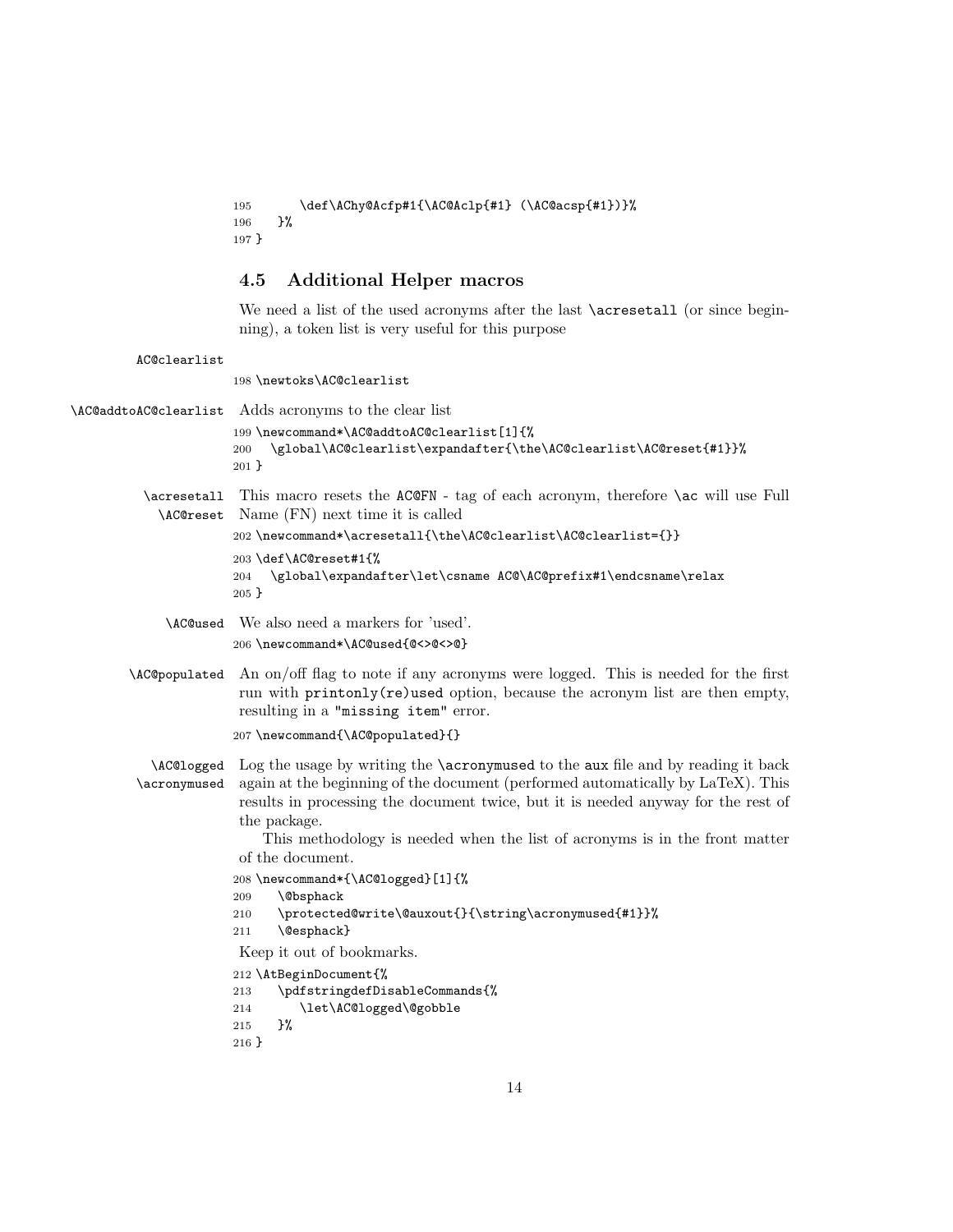Flag the acronym at the beginning of the document as used (called by the aux file).

```
217 \newcommand*{\acronymused}[1]{%
218 \expandafter\ifx\csname acused@#1@once\endcsname\AC@used%
219 \expandafter\ifx\csname acused@#1@twice\endcsname\AC@used%
220 \relax%
221 \else%
222 \global\expandafter\let\csname acused@#1@twice\endcsname\AC@used%
223 \global\let\AC@populated\AC@used%
224 \overrightarrow{1}225 \else%
226 \global\expandafter\let\csname acused@#1@once\endcsname\AC@used%
227 \ifAC@printonlyreused%
228 \relax%
229 \else%
230 \global\let\AC@populated\AC@used%
231 \overline{\text{if}'}232 \overline{\text{if}}233 }
```
\@firstupper Internal commands for making a first letter upper case.

```
234 \newcommand{\@firstupper}[1]{%
235 \StrSplit{#1}{1}{\head}{\tail}%
236 \MakeUppercase\head\tail%
237 }
```
AC@prefix Returns the prefix used to build the defined acronym commands as long as the noacroprefix option is disabled. Otherwise the output is empty, so the old behaviour from version  $1.43$  is reproduced.

```
238 \ifAC@noacroprefix
239 \newcommand*\AC@prefix{}
240 \else
241 \newcommand*\AC@prefix{acronyms@}
242 \fi
```
# 4.6 Defining acronyms

There are three commands that define acronyms: \newacro, \acrodef, and \acro. They are called with the following arguments:

```
\text{arco}\{\langle \text{acronym} \rangle\} [\langle \text{short name} \rangle] \{\langle \text{full name} \rangle\}
```
The mechanism used in this package is to make the optional  $\langle short\ name \rangle$  identical to the  $\langle \text{arrows} \rangle$  when it is empty (no optional argument), thereby only the second (optional) argument is stored together with the  $\langle full\ name \rangle$ .

\newacro The internal macro \newacro stores the  $\langle short \ name \rangle$  and the  $\langle full \ name \rangle$  in the \AC@newacro command \fn@<acronym>.

```
243 \newcommand*\newacro[1]{%
```

```
244 \@ifnextchar[{\AC@newacro{#1}}{\AC@newacro{#1}[#1]}}
```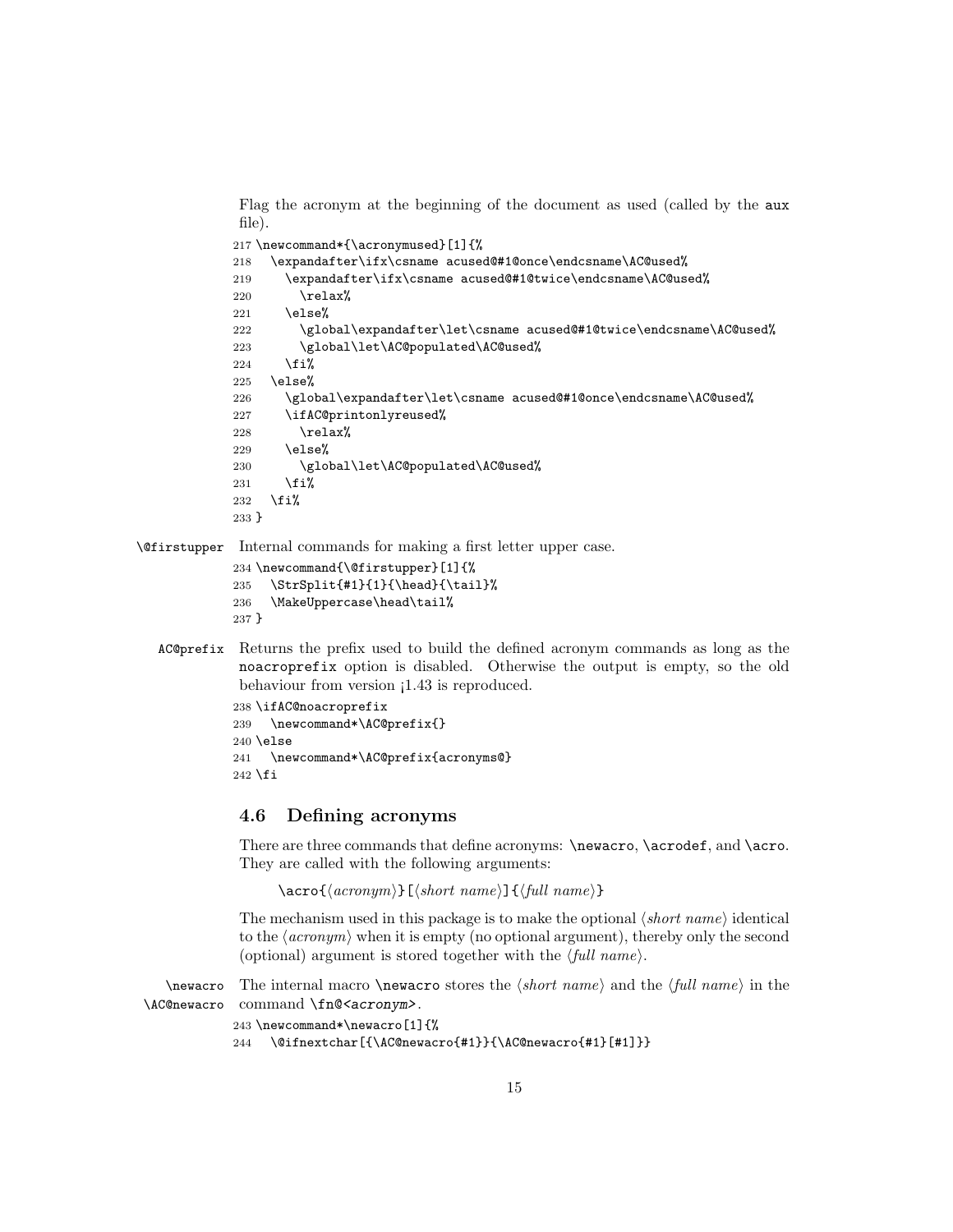```
245 \newcommand\AC@newacro{}
           246 \def\AC@newacro#1[#2]#3{%
           247 \expandafter\gdef\csname fn@#1\endcsname{{#2}{#3}}%
           248 }
   \acrodef
The user command \acrodef calls \newacro and writes it into the .aux file.
\AC@acrodef 249\newcommand*\acrodef[1]{%
           250 \@ifnextchar[{\AC@acrodef{#1}}{\AC@acrodef{#1}[#1]}}
```

```
251 \newcommand\AC@acrodef{}
252 \def\AC@acrodef#1[#2]#3{%
253 \@bsphack
254 \protected@write\@auxout{}{\string\newacro{#1}[#2]{#3}}%
255 \@esphack}
```

```
AC@deflist In standard mode, the acronym - list is formatted with a description environment.
             If an optional argument is passed to the acronym environment, the list is formatted
             as a AC@deflist, which needs the longest appearing acronym as parameter. If the
             option 'nolist' is selected the enviroment is empty.
```

```
256 \newcommand*{\aclabelfont}[1]{\textbf{\acsfont{#1}}}
257 \def\AC@makelabel#1{#1\hfil}
258 \newenvironment{AC@deflist}[1]%
259 {\ifAC@nolist%
260 \else%
261 \raggedright\begin{list}{}%
262 {\settowidth{\labelwidth}{\AC@makelabel{\aclabelfont{#1}}}%
263 \setlength{\leftmargin}{\labelwidth}%
264 \ddtolength{\leftmargin}{\labelsep}%
265 \renewcommand{\makelabel}{\AC@makelabel}}%
266 \fi}%
267 {\ifAC@nolist%
268 \else%
269 \end{list}%
270 \{f_i\}%
```
acronym In the 'acronym' - environment, all acronyms are defined, and printed if they have been used before, which is indicated by the acused-tag.

> \begin{acronym} \acro{CDMA}{Code Division Multiple Access\acroextra{\ ...}} \end{acronym}

\acroextra Additional information can be added after to \acro definition for display in the list of acronyms. This command is only active inside the acronym environment. Outside it gobbles up its argument.

271 \newcommand{\acroextra}[1]{}

\acro Acronyms can be defined with the user command \acro in side the acronym environment.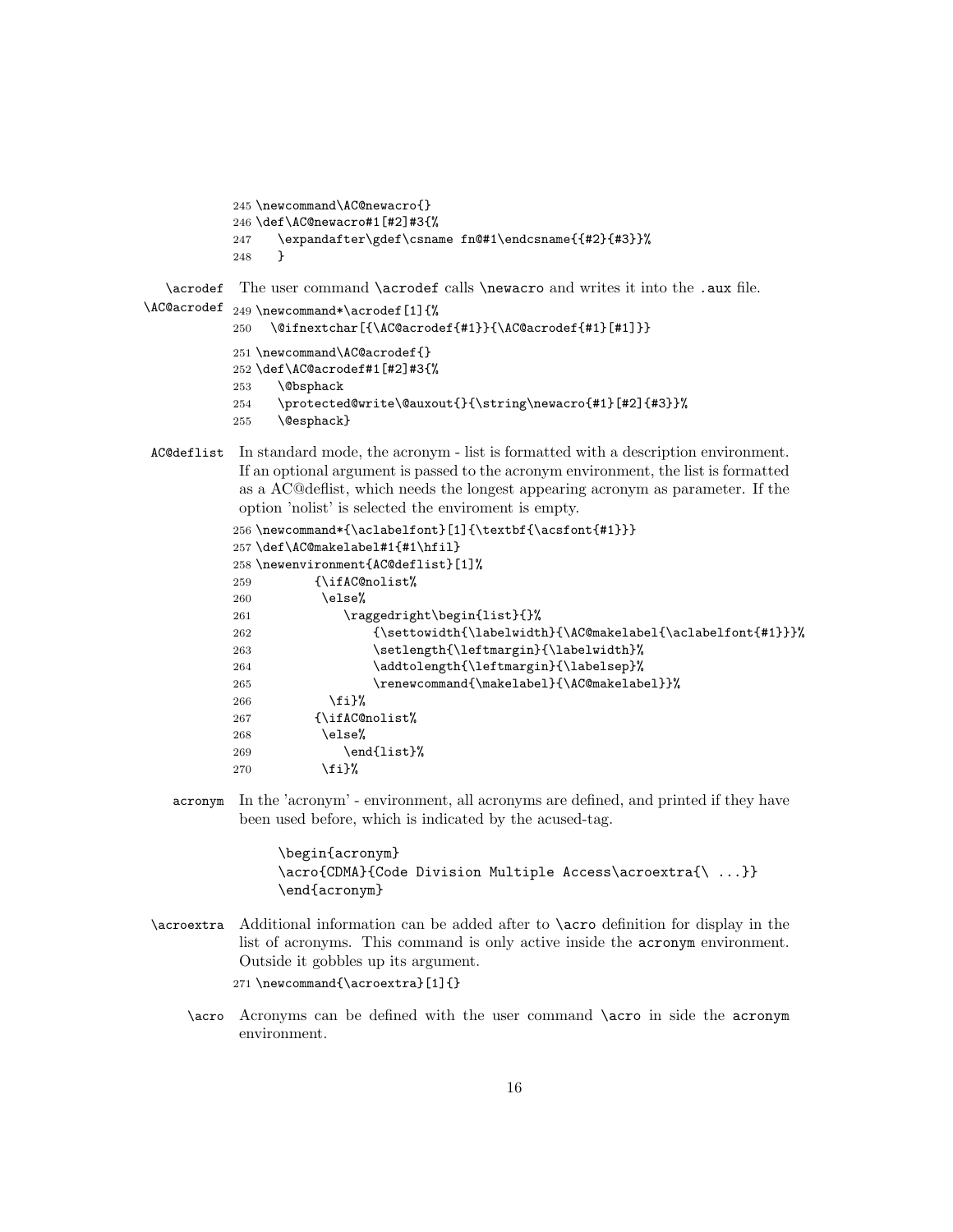```
272 \newenvironment{acronym}[1][1]{%
         273 \providecommand*{\acro}{\AC@acro}%
         274 \providecommand*{\acroplural}{\AC@acroplural}%
         {\bf \texttt{275}} \begin{equation} {\texttt{1} \texttt{275}} \end{equation}276 \long\def\acroextra##1{##1}%
         277 \def\@tempa{1}\def\@tempb{#1}%
         278 \ifx\@tempa\@tempb%
         279 \global\expandafter\let\csname AC@des@mark\endcsname\AC@used%
         280 \ifAC@nolist%
         281 \else%
         282 \begin{description}%
         283 \overrightarrow{1}284 \else%
         285 \begin{AC@deflist}{#1}%
         286 \fi%
         287 }%<br>288 {%
         288
         289 \ifx\AC@populated\AC@used\else%
         290 \ifAC@nolist%
         291 \else%
         292 \item[]\relax%
         293 \overrightarrow{1}294 \{f_i\}295 \expandafter\ifx\csname AC@des@mark\endcsname\AC@used%
         296 \ifAC@nolist%
         297 \else%
         298 \end{description}%
         299 \overrightarrow{1}300 \else%
         301 \end{AC@deflist}%
         302 \fi}%
\AC@acro
\AC@@acro 303 \newcommand*\AC@acro[1]{%
         304 \@ifnextchar[{%
         305 \csname AC@\AC@prefix{}@acro\endcsname{#1}%
         306 }{%
         307 \csname AC@\AC@prefix{}@acro\endcsname{#1}[#1]%
         308 }%
         309 }
         310 \expandafter\newcommand\csname AC@\AC@prefix{}@acro\endcsname{}
         311 \expandafter\def\csname AC@\AC@prefix{}@acro\endcsname#1[#2]#3{%
         312 \ifAC@nolist%
         313 \else%
         314 \ifnum%
         315 \ifAC@printonlyused 1%
         316 \else\ifAC@printonlyreused 1%
         317 \else 0\fi\fi%
         318 = 1\relax\%
```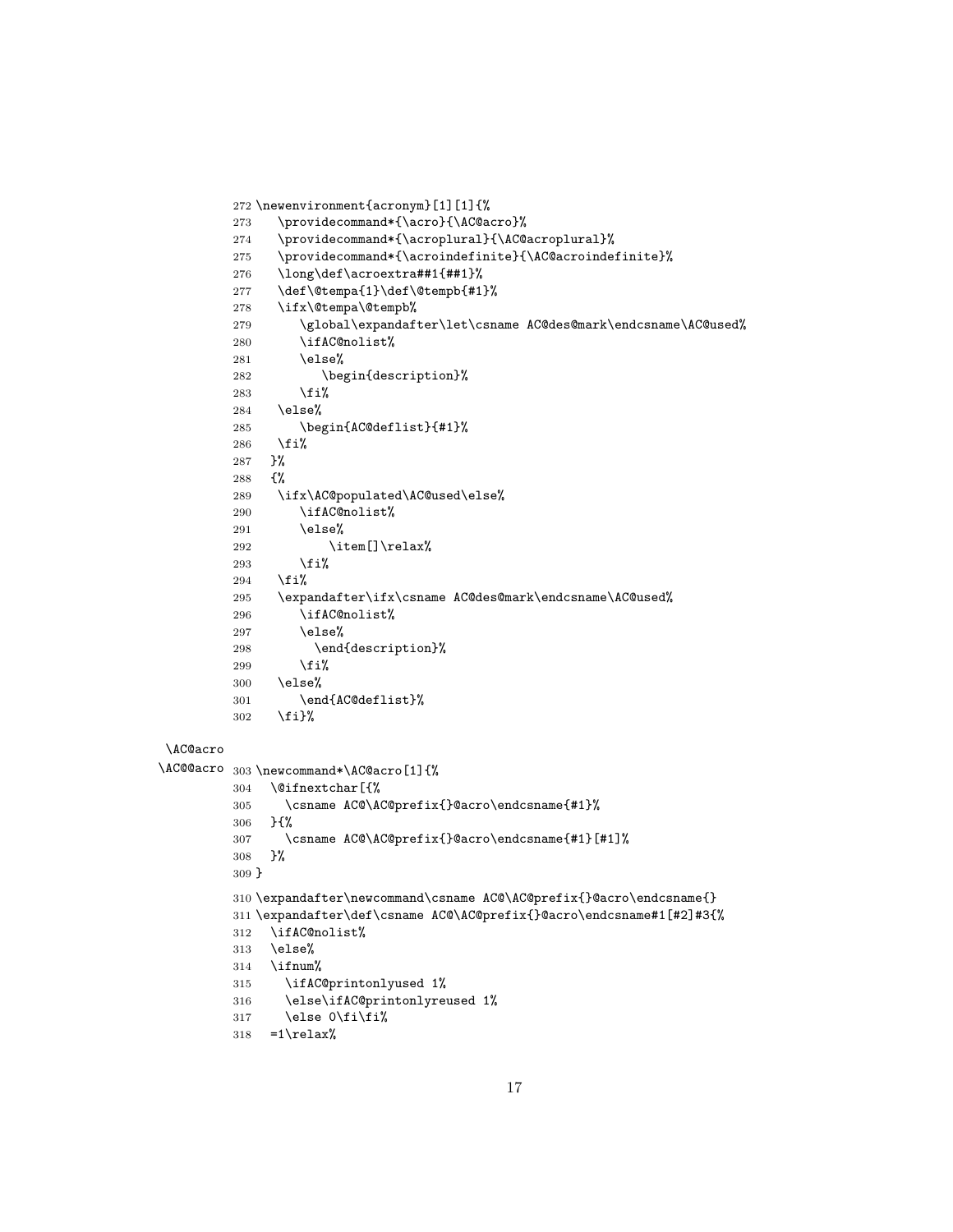```
319 \ifnum%
320 \ifAC@printonlyused%
321 \expandafter\ifx\csname acused@#1@once\endcsname\AC@used 1 \else 0 \fi%
322 \else\ifAC@printonlyreused%
323 \expandafter\ifx\csname acused@#1@twice\endcsname\AC@used 1 \else 0 \fi%
324 \else 0 \fi\fi%
325 =1\relax\%326 \item[\protect\AC@hypertarget{#1}{%
327 \AC@hyperref[acro:#1]{\aclabelfont{#2}\hfill}%
328 }]\AC@hyperref[acro:#1]{#3}%
329 \ifAC@withpage%
330 \expandafter\ifx\csname r@acro:#1\endcsname\relax%
331 \PackageInfo{acronym}{%
332 Acronym #1 used in text but not spelled out in
333 full in text}%
334 \text{e} \text{se}%
335 \nobreak\leaders\hbox{$\m@th\mkern\@dotsep mu\hbox{.}\mkern\@dotsep mu$}\hfill%
336 \nobreak\hb@xt@\@pnumwidth{%
337 \hfil\normalfont\normalcolor\AC@pageref{acro:#1}%
338 }%
339 \quad \text{ifi}340 \fi\\%
341 \overrightarrow{fi}342 \else%
343 \item[\protect\AC@hypertarget{#1}{\AC@hyperref[acro:#1]{\aclabelfont{#2}\hfill}}]\AC@hyperr
344 \overline{\text{f}i\text{}}345 \fi%
346 \begingroup
347 \def\acroextra##1{}%
348 \@bsphack
349 \ifAC@printonlyreused%
350 \protected@write\@auxout{}{%
351 \string\newacro{#1}[%
352 \expandafter\ifx\csname acused@#1@twice\endcsname\AC@used%
353 \string\AC@hyperlink{#1}{#2}%
354 \else%
355 {#2}%
356 \fi%
357 ]{#3}%
358 }%
359 \else%
360 \protected@write\@auxout{}{%
361 \string\newacro{#1}[\string\AC@hyperlink{#1}{#2}]{#3}%
362 }%
363 \overrightarrow{fi}364 \@esphack
365 \endgroup
366 \ignorespaces}
```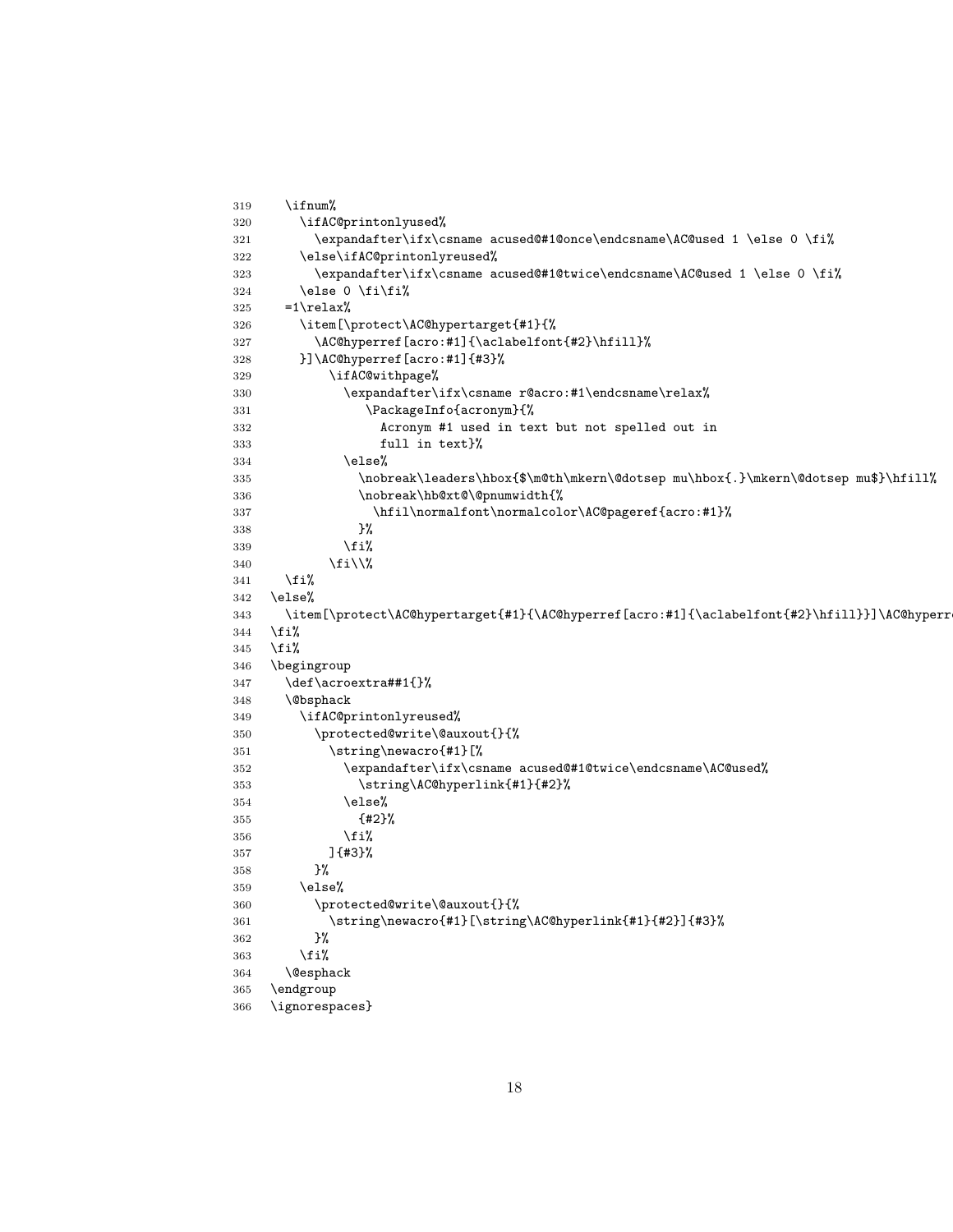#### 4.6.1 Nonstandard indefinite articles

\newacroindefinite Sets up a non standard indefinite article for a given acronym. \newcommand\*\newacroindefinite[3]{% \expandafter\gdef\csname fn@#1@IS\endcsname{#2}% \expandafter\gdef\csname fn@#1@IL\endcsname{#3}% } \acrodefindefinite Same as above, storing content in aux file. \newcommand\*\acrodefindefinite[3]{% \@bsphack \protected@write\@auxout{}{\string\newacroindefinite{#1}{#2}{#3}}% \@esphack } \AC@acroindefinite Internal command to set up an indefinite article in the acronym environment. \newcommand\AC@acroindefinite[3]{ \@bsphack \protected@write\@auxout{}% {\string\newacroindefinite{#1}{#2}{#3}}% \@esphack }

## 4.6.2 Non standard or foreign plural forms

```
\newacroplural
\AC@newacroplurali
\AC@newacropluralii
                    Sets up a non standard plural form for a given acronym.
                    382 \newcommand*\newacroplural[1]{%
                         \@ifnextchar[%]
                    384 {\AC@newacroplurali{#1}}{\AC@newacropluralii{#1}}%
                    385 }
                    386 \newcommand\AC@newacroplurali{}
                    387 \def\AC@newacroplurali#1[#2]#3{%
                    388 \expandafter\gdef\csname fn@#1@PS\endcsname{#2}%
                    389 \expandafter\gdef\csname fn@#1@PL\endcsname{#3}%
                    390 }
                    391 \newcommand\AC@newacropluralii[2]{%
                    392 \expandafter\gdef\csname fn@#1@PL\endcsname{#2}%
                    393 }
     \acrodefplural
Same as above, storing content in aux file.
 \AC@acrodefplurali
394 \newcommand*\acrodefplural[1]{%
\AC@acrodefpluralii
                          \@ifnextchar[%]
                    396 {\AC@acrodefplurali{#1}}{\AC@acrodefpluralii{#1}}%
                    397 }
                    398 \newcommand\AC@acrodefplurali{}
                    399 \def\AC@acrodefplurali#1[#2]#3{%
                    400 \@bsphack
                    401 \protected@write\@auxout{}{\string\newacroplural{#1}[#2]{#3}}%
                    402 \@esphack
```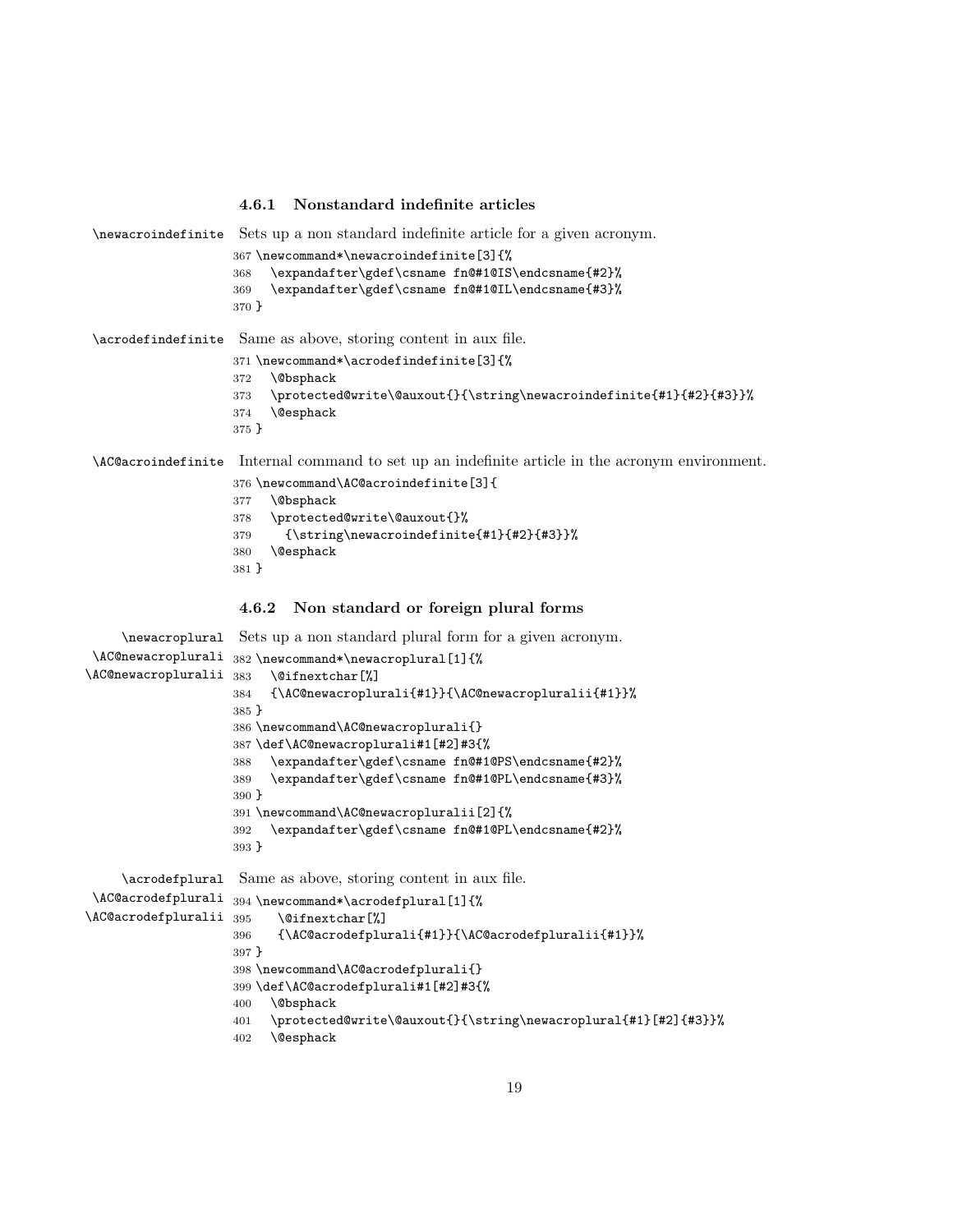```
403 }
404 \newcommand\AC@acrodefpluralii[2]{%
405 \@bsphack
406 \protected@write\@auxout{}{\string\newacroplural{#1}{#2}}%
407 \@esphack
408 }
```
\AC@acroplural Internal commands to set up a plural version of an acronym in the acronym envi-\AC@acroplurali ronment.

```
\AC@acropluralii
409 \newcommand*\AC@acroplural[1]{%
                410 \@ifnextchar[%]
                411 {\AC@acroplurali{#1}}{\AC@acropluralii{#1}}%
                412 }
                413 \newcommand\AC@acroplurali{}
                414 \def\AC@acroplurali#1[#2]#3{%
                415 \@bsphack
                416 \protected@write\@auxout{}%
                417 {\string\newacroplural{#1}[\string\AC@hyperlink{#1}{#2}]{#3}}%
                418 \@esphack
                419 }
                420 \newcommand\AC@acropluralii[2]{
                421 \@bsphack
                422 \protected@write\@auxout{}%
                423 {\string\newacroplural{#1}[\string\AC@hyperlink{#1}{\AC@acs{#1}}]{#2}}%
                424 \@esphack
                425 }
        \AC@aclp
Deliver either standard or nonstandard plural form (long and short respectively).
        \AC@Aclp
426 \newcommand*\AC@aclp[1]{%
       \AC@acsp
                     \ifcsname fn@#1@PL\endcsname
```

```
428 \csname fn@#1@PL\endcsname
429 \else
430 \AC@acl{#1}s%
431 \fi
432 }
433 \newcommand*\AC@Aclp[1]{%
434 \AC@uppertrue%
435 \AC@aclp{#1}%
436 \AC@upperfalse%
437 }
438 \newcommand*\AC@acsp[1]{%
439 \ifcsname fn@#1@PS\endcsname
440 \csname fn@#1@PS\endcsname
441 \else
442 \AC@acs{#1}s%
443 \fi
```

```
444 }
```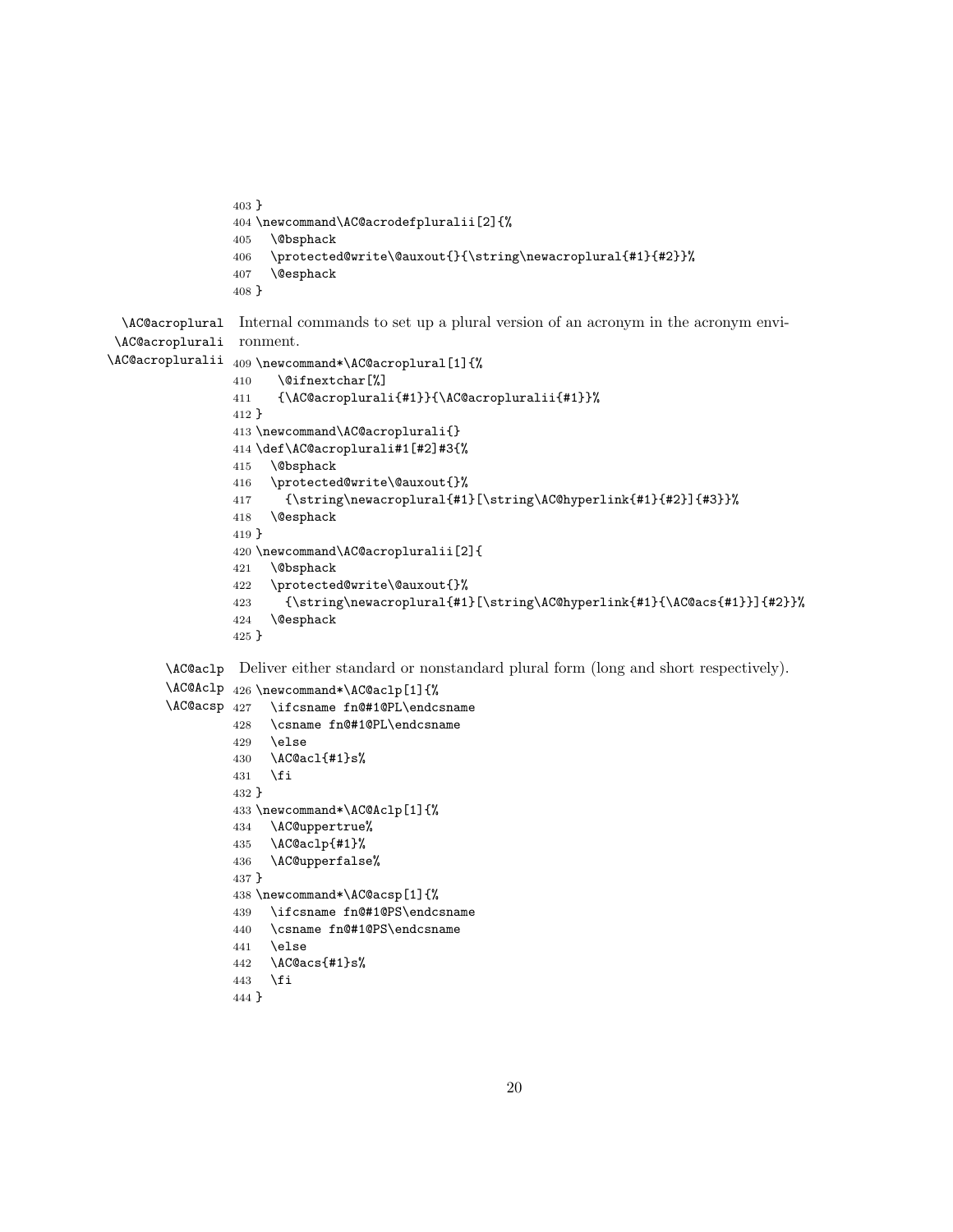### 4.7 Using acronyms

- \ifAC@starred Before the macros are defined, we need a boolean variable which will be set to true or false, when the following commands are used in the starred or unstarred form. If it is true, the acronym will be not be logged, otherwhise it will be logged. 445 \newif\ifAC@starred
	- \ifAC@upper If an acronym needs to be capitalized, this flag is used to indicate this at an appropriate point in the code. In that case, the firstupper command will be called at a time when the acronym is expandable, otherwise the xstring command will not work properly.

446 \newif\ifAC@upper

\AC@get If the acronym is undefined, the internal macro \AC@get warns the user by printing the name in bold with an exclamation mark at the end. If defined, \AC@get uses the same mechanism used by the LaTeX kernel commands \ref and \pageref to return the short \AC@acs and long forms \AC@acl of the acronym saved in \fn@<acronym>.

```
447 \newcommand*\AC@get[3]{%
448 \ifx#1\relax
449 \PackageWarning{acronym}{Acronym '#3' is not defined}%
450 \textbf{#3!}%
451 \else
452 \ifAC@upper
453 \@firstupper{\expandafter#2#1}%
454 \else
455 \expandafter#2#1%
456 \fi
457 \fi
458 }
```


```
459 \newcommand*\AC@acs[1]{%
460 \mbox{\expandafter\AC@get\csname fn@#1\endcsname\@firstoftwo{#1}}}
461 \newcommand*\AC@acl[1]{%
462 \expandafter\AC@get\csname fn@#1\endcsname\@secondoftwo{#1}}
463 \newcommand*\AC@Acl[1]{%
464 \AC@uppertrue%
465 \AC@acl{#1}%
466 \AC@upperfalse%
467 }
```
\acs The user macro \acs prints the short form of the acronym using the font specified \acsa by \acsfont.

\@acs 468 \newcommand\*{\acs}{\AC@starredfalse\protect\acsa}% 469 \WithSuffix\newcommand\acs\*{\AC@starredtrue\protect\acsa}%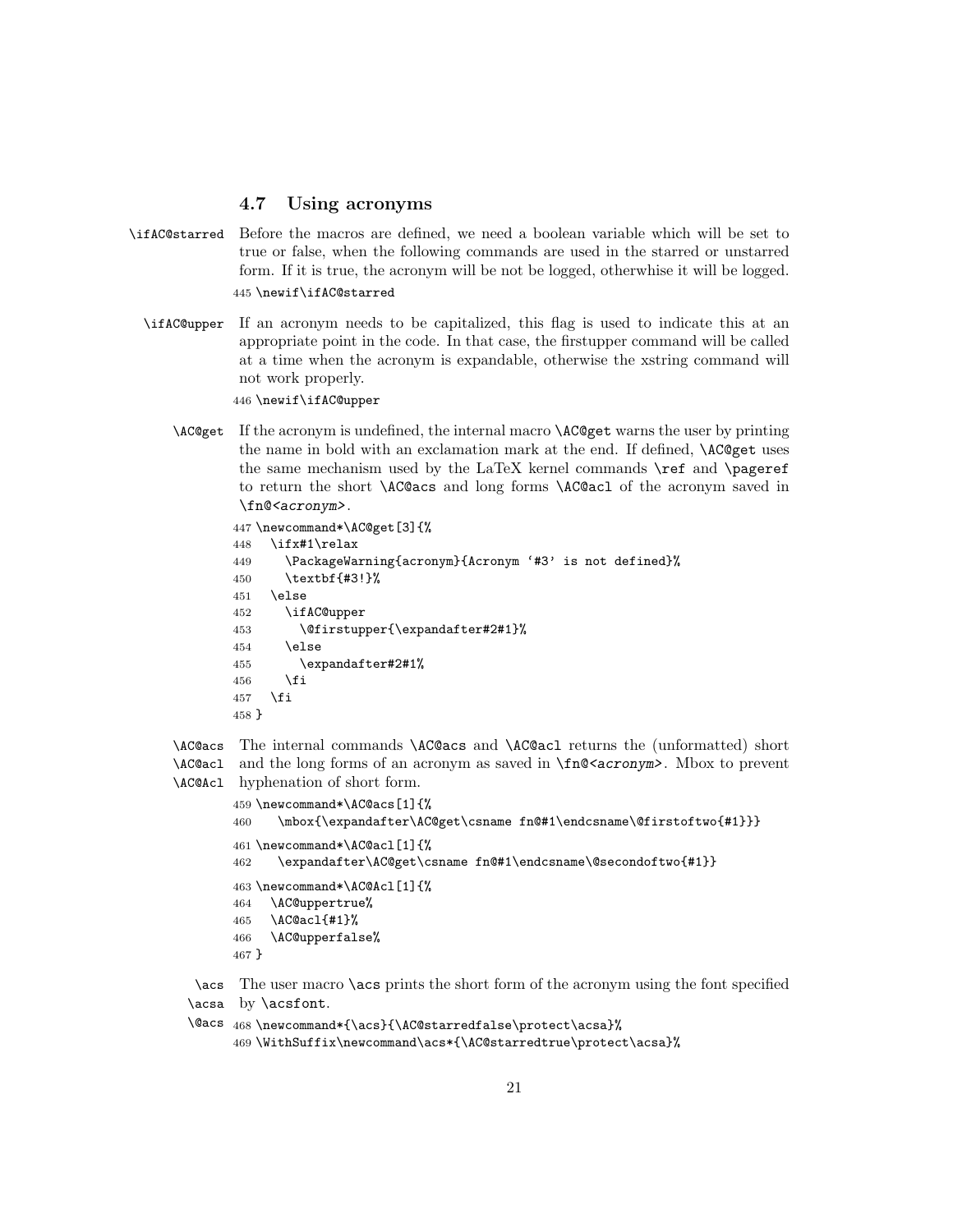```
470 \newcommand*{\acsa}[1]{%
471 \texorpdfstring{\protect\@acs{#1}}{#1}}
472 \newcommand*{\@acs}[1]{%
473 \acsfont{\AC@acs{#1}}%
474 %% having a footnote on acs sort of defeats the purpose
475 %% \ifAC@footnote
476 %% \footnote{\AC@acl{#1}{}}%
477 %% \fi
478 \ifAC@starred\else\AC@logged{#1}\fi}
```
\acl The user macro \acl prints the full name of the acronym.

```
\@acl
479 \newcommand*{\acl}{\AC@starredfalse\protect\@acl}%
 \Acl 480\WithSuffix\newcommand\acl*{\AC@starredtrue\protect\@acl}%
\@Acl
      481 \newcommand*{\Acl}{\AC@starredfalse\protect\@Acl}%
      482 \WithSuffix\newcommand\Acl*{\AC@starredtrue\protect\@Acl}%
      483 \newcommand*{\@acl}[1]{%
      484 \AC@acl{#1}%
      485 \ifAC@starred\else\AC@logged{#1}\fi}
      486 \newcommand*{\@Acl}[1]{%
      487 \AC@Acl{#1}%
      488 \ifAC@starred\else\AC@logged{#1}\fi}
```
## 4.8 Helper functions to unset labels

\@verridelabel The internal \@verridelabel command lets us 'redefine' an acronym label such that the page reference in the acronym list points where it should be pointing and not just to the very first occurrence of the acronym, where it may not even be expanded. (code by Ulrich Diez)

```
489 \newcommand*\@verridelabel[1]{%
490 \@bsphack
491 \protected@write\@auxout{}{\string\AC@undonewlabel{#1}}%
492 \label{#1}%
493 \AC@overriddenmessage rs{#1}%
494 \@esphack
495 }%
496 \newcommand*\AC@undonewlabel{\AC@und@newl@bel rs}%
497 \newcommand*\AC@und@newl@bel[3]{%
498 \@ifundefined{#1@#3}%
499 {%
500 \global\expandafter\let\csname#2@#3\endcsname\@nnil
501 }%
502 {%
503 \global\expandafter\let\csname#1@#3\endcsname\relax
504 }%
505 }%
506 \newcommand*\AC@overriddenmessage[3]{%
507 \expandafter\ifx\csname#2@#3\endcsname\@nnil
```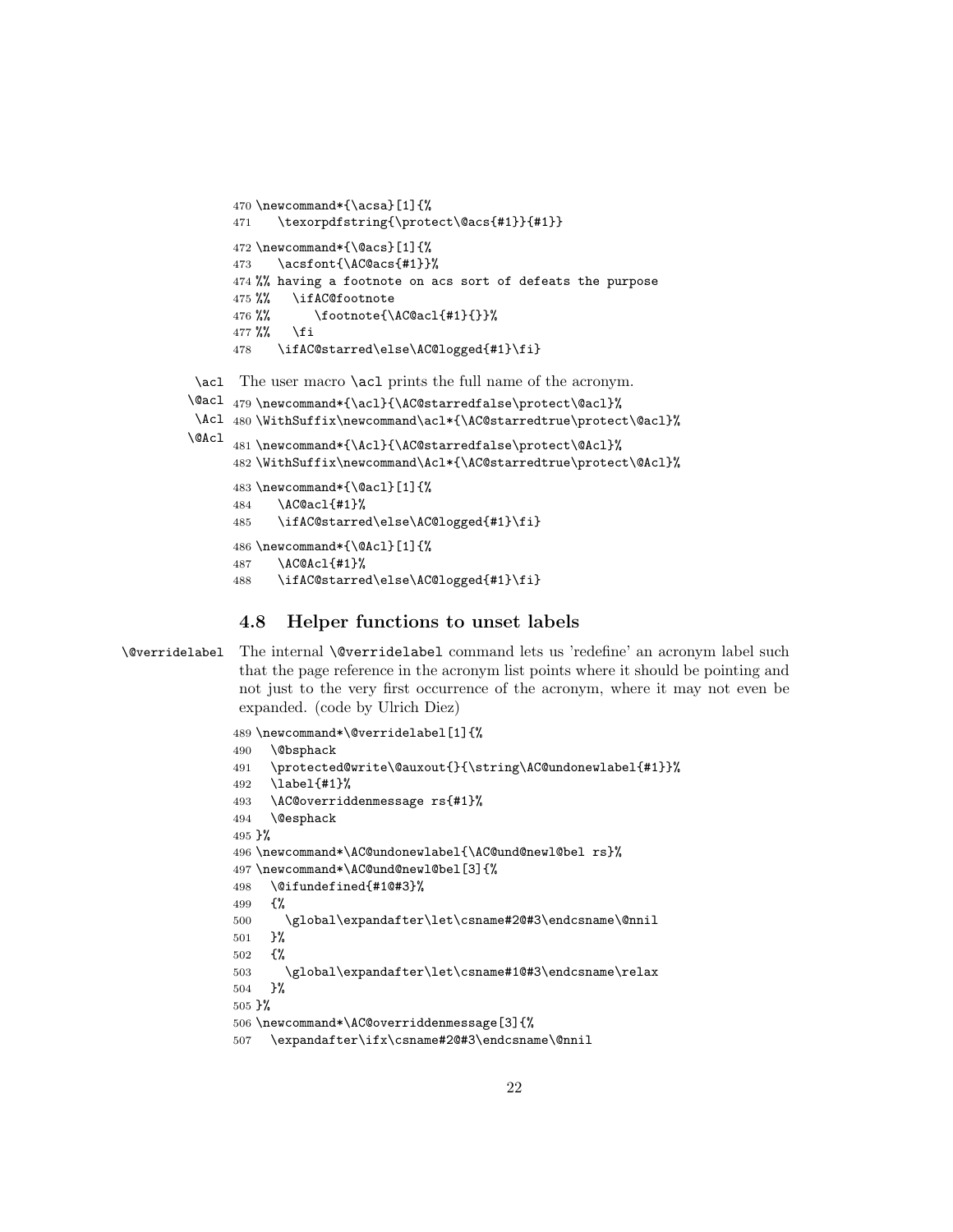```
508 \expandafter\@firstoftwo
509 \else
510 \@ifundefined{#1@#3}%
511 {%
512 \@ifundefined{#2@#3}%
513 {\expandafter\@firstoftwo}%
514 {\expandafter\@secondoftwo}%
515 }%
516 {\expandafter\@secondoftwo}%
517 \fi
518 {%
519 \PackageInfo{acronym}{Label '#3' newly defined as it
520 shall be overridden<sup>^^</sup>Jalthough it is yet undefined}%
521 \global\expandafter\let\csname#2@#3\endcsname\empty
522 }%
523 {%
524 \PackageInfo{acronym}{Label '#3' overridden}%
525 \@ifundefined{#2@#3}{%
526 \global\expandafter\let\csname#2@#3\endcsname\empty}{}%
527 \expandafter\g@addto@macro\csname#2@#3\endcsname{i}%
528 }%
529 }%
530 \newcommand*\AC@testdef[3]{%
531 \@ifundefined{s@#2}\@secondoftwo\@firstofone
532 {%
533 \expandafter\ifx\csname s@#2\endcsname\empty
534 \expandafter\@firstofone
535 \else
536 \expandafter\xdef\csname s@#2\endcsname{%
537 \expandafter\expandafter
538 \expandafter\@gobble
539 \csname s@#2\endcsname
540 }%
541 \expandafter\@gobble
542 \fi
543 }%
544 {%
545 \@testdef{#1}{#2}{#3}%
546 }%
547 }%
548 \AtBeginDocument{\immediate\write\@auxout{\string\AC@reset@newl@bel}}
549 \newcommand*\AC@reset@newl@bel{%
550 \ifx\@newl@bel\@testdef
551 \let\@newl@bel\AC@testdef
552 \let\AC@undonewlabel\@gobble
553 \fi
554 }%
555 \newcommand*\AC@placelabel[1]{%
556 \expandafter\ifx\csname AC@\AC@prefix#1\endcsname\AC@used
557 \else
```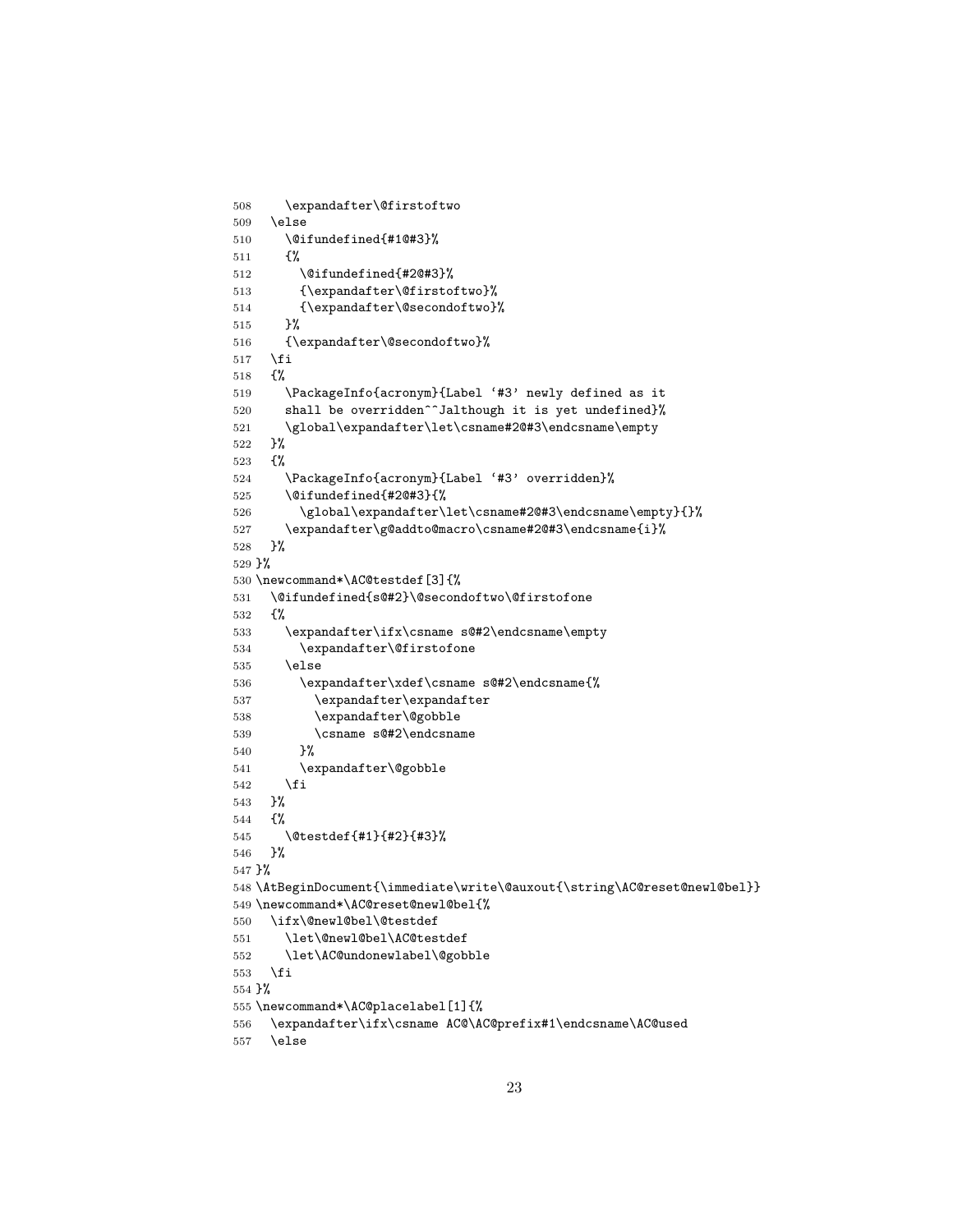```
558 {\AC@phantomsection\@verridelabel{acro:#1}}%
559 \ifAC@starred\else%
560 \global\expandafter\let\csname AC@\AC@prefix#1\endcsname\AC@used
561 \quad \forall \texttt{fil}562 \AC@addtoAC@clearlist{#1}%
563 \fi
564 }%
```
\acf \acfa \@acf \Acf \Acfa \@Acf The user macro **\acf** always prints the full name with the acronym. The format depends on \acffont and \acfsfont, and on the option footnote handled below. The acronym is added to the clear list to keep track of the used acronyms and it is marked as used by by \gdefining the \AC@FN to be \AC@used after its first use. The option footnote leads to a redefinition of **\acf**, making the full name appear as a footnote. There is then no need for \acffont and \acfsfont. If the option footnote is not specified, the optional variable determines the penalty for a line break. \newcommand\*{\acf}{\AC@starredfalse\protect\acfa}%

```
566 \WithSuffix\newcommand\acf*{\AC@starredtrue\protect\acfa}%
567 \newcommand*{\Acf}{\AC@starredfalse\protect\Acfa}%
568 \WithSuffix\newcommand\Acf*{\AC@starredtrue\protect\Acfa}%
569 \newcommand*{\acfa}[2][\AC@linebreakpenalty]{%
570 \texorpdfstring{\protect\@acf[#1]{#2}}{\AC@acl{#2} (#2)}}
571 \newcommand*{\Acfa}[2][\AC@linebreakpenalty]{%
572 \texorpdfstring{\protect\@Acf[#1]{#2}}{\AC@Acl{#2} (#2)}}
573 \newcommand*{\@acf}[2][\AC@linebreakpenalty]{%
574 \ifAC@footnote
575 \acsfont{\AC@acs{#2}}%
576 \footnote{\AC@placelabel{#2}\AC@acl{#2}{}}%
577 \else
578 \acffont{%
579 \AC@placelabel{#2}\AC@acl{#2}%
580 \nolinebreak[#1] %
581 \acfsfont{(\acsfont{\AC@acs{#2}})}%
582 }%
583 \fi
584 \ifAC@starred\else\AC@logged{#2}\fi}
585 \newcommand*{\@Acf}[2][\AC@linebreakpenalty]{%
586 \ifAC@footnote
587 \acsfont{\AC@acs{#2}}%
588 \footnote{\AC@placelabel{#2}\AC@Acl{#2}{}}%
589 \else
590 \acffont{%
591 \AC@placelabel{#2}\AC@Acl{#2}%
592 \nolinebreak[#1] %
593 \acfsfont{(\acsfont{\AC@acs{#2}})}%
594 }%
595 \overline{f}596 \ifAC@starred\else\AC@logged{#2}\fi}
```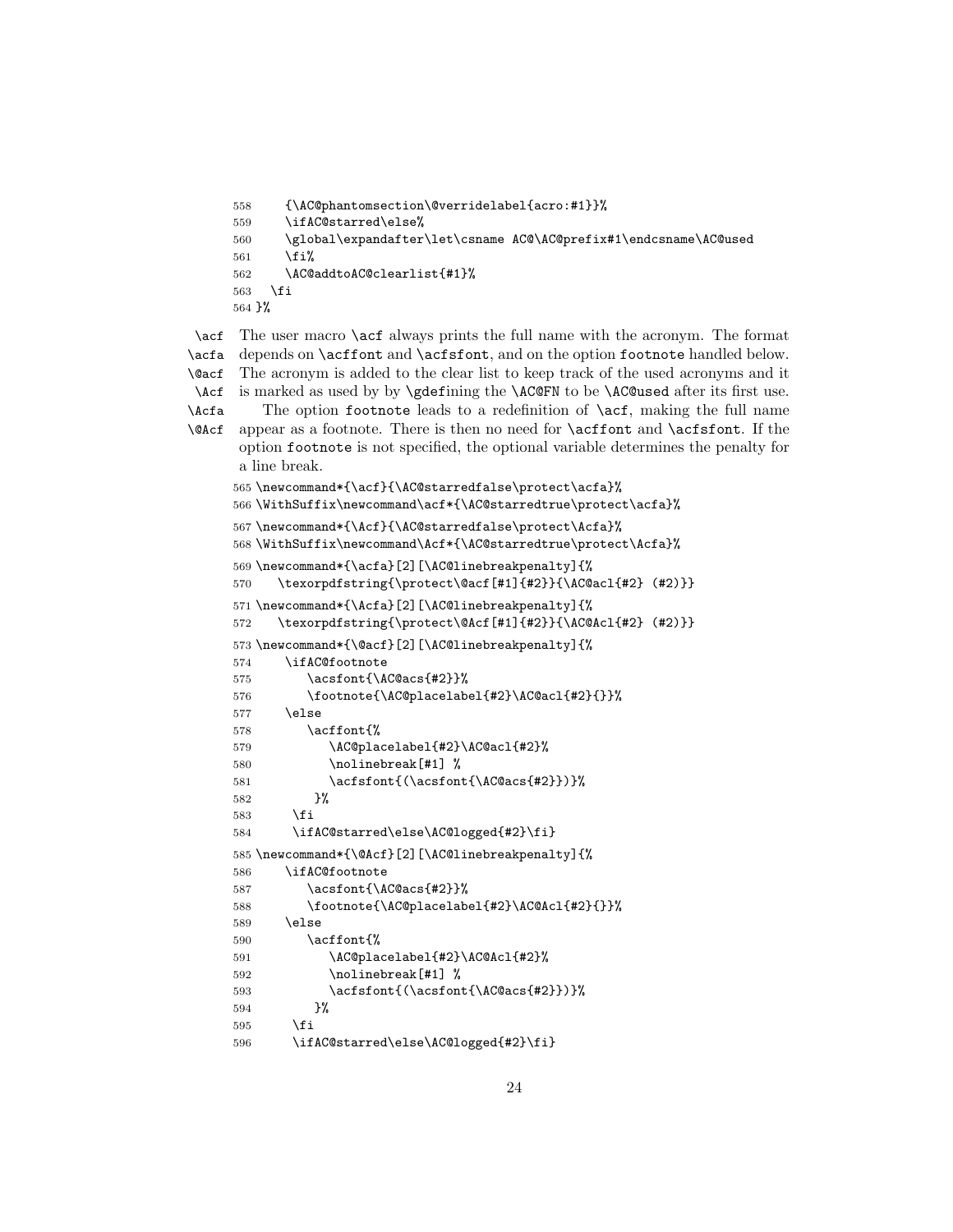```
\ac
The first time an acronym is accessed its Full Name (FN) is printed. The next
 \@ac
time just (FN). When the footnote option is used the short form (FN) is always
  \Ac
used. The optional variable is being passed to \acf, in case it is used.
 \@Ac
597 \newcommand*{\ac}{\AC@starredfalse\protect\@ac}%
      598 \WithSuffix\newcommand\ac*{\AC@starredtrue\protect\@ac}%
      599 \newcommand*{\Ac}{\AC@starredfalse\protect\@Ac}%
      600 \WithSuffix\newcommand\Ac*{\AC@starredtrue\protect\@Ac}%
      601 \newcommand{\@ac}[2][\AC@linebreakpenalty]{%
      602 \ifAC@dua
      603 \ifAC@starred\acl*{#2}\else\acl{#2}\fi%
      604 \else
      605 \expandafter\ifx\csname AC@\AC@prefix#2\endcsname\AC@used%
      606 \ifAC@starred\acs*{#2}\else\acs{#2}\fi%
      607 \else
      608 \ifAC@starred\acf*[#1]{#2}\else\acf[#1]{#2}\fi%
      609 \fi
      610 \fi}
      611 \newcommand{\@Ac}[2][\AC@linebreakpenalty]{%
      612 \ifAC@dua
      613 \ifAC@starred\Acl*{#2}\else\Acl{#2}\fi%
      614 \else
      615 \expandafter\ifx\csname AC@\AC@prefix#2\endcsname\AC@used%
      616 \ifAC@starred\acs*{#2}\else\acs{#2}\fi%
      617 \else
      618 \ifAC@starred\Acf*[#1]{#2}\else\Acf[#1]{#2}\fi%
      619 \overrightarrow{fi}620 \fi}
 \iac
Indefinite article correct expansion. The optional variable is being passed to \ac.
\@iac
621 \newcommand*{\iac}{\AC@starredfalse\protect\@iac}%
\@iaci
622 \WithSuffix\newcommand\iac*{\AC@starredtrue\protect\@iac}%
 \Iac
623 \newcommand*{\Iac}{\AC@starredfalse\protect\@Iac}%
\@Iac
624 \WithSuffix\newcommand\Iac*{\AC@starredtrue\protect\@Iac}%
      625 \newcommand*{\@iaci}[1]{%
      626 \ifcsname fn@#1@IL\endcsname
      627 \ifAC@dua
      628 \csname fn@#1@IL\endcsname%
      629 \text{delse}630 \expandafter\ifx\csname AC@\AC@prefix#1\endcsname\AC@used%
      631 \csname fn@#1@IS\endcsname%
      632 \else
      633 \csname fn@#1@IL\endcsname%
      634 \fi
      635 \fi
      636 \else
      637 a%
      638 \fi
      639 }
```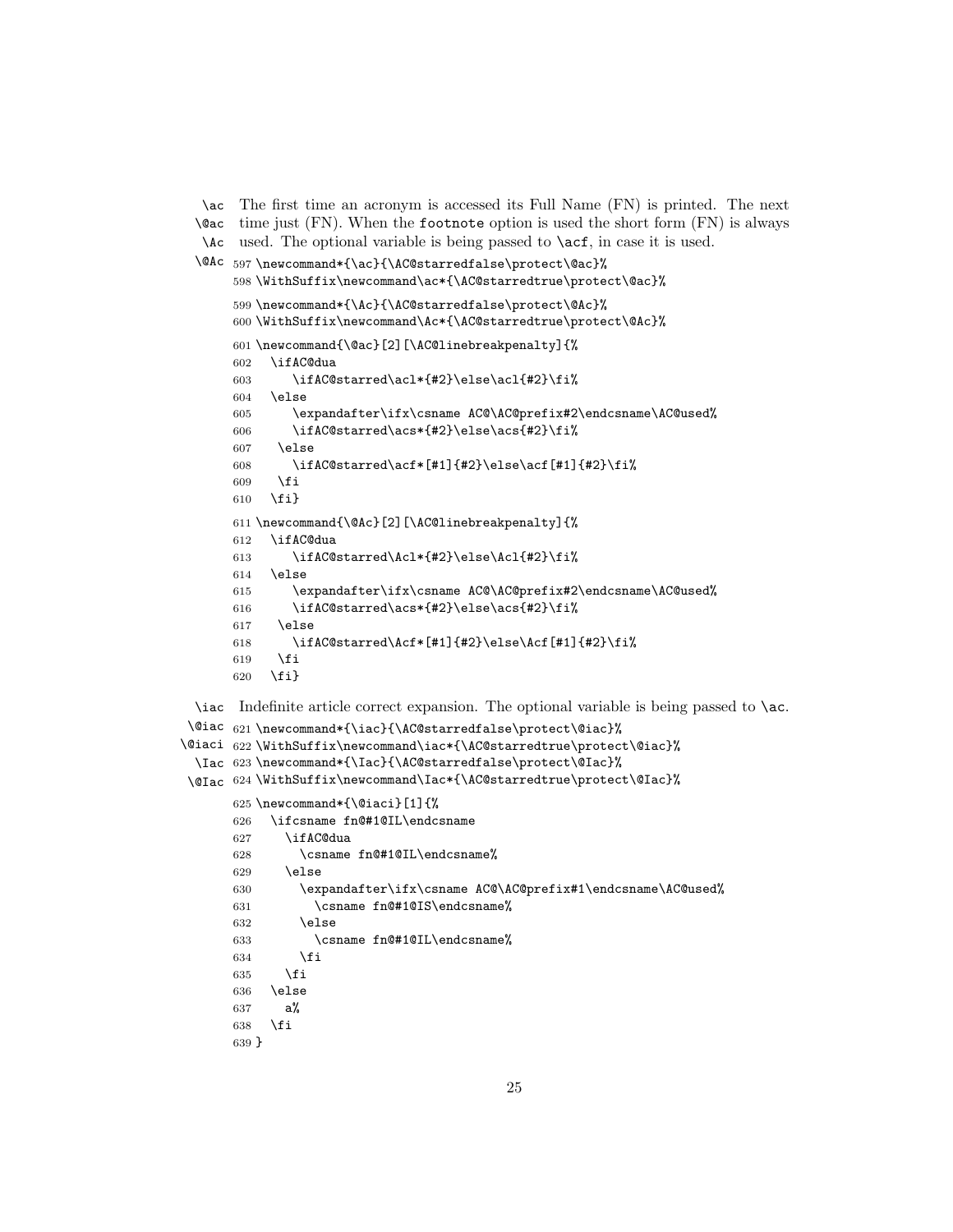```
640 \newcommand*{\@iac}[2][\AC@linebreakpenalty]{%
641 \@iaci{#2} \ifAC@starred\ac*[#1]{#2}\else\ac[#1]{#2}\fi%
642 }
643 \newcommand*{\@Iac}[2][\AC@linebreakpenalty]{%
644 \@firstupper{\@iaci{#2}}\space%
645 \ifAC@starred\ac*[#1]{#2}\else\ac[#1]{#2}\fi%
646 }
```
\acsp The user macro \acsp prints the plural short form of the acronym. This is the  $\langle \text{acspa} \rangle$  acronym itself or the  $\langle short \ name \rangle$ , if the optional argument is given in the defi-\@acsp nition of the acronym plus an 's'.

```
647 \newcommand*{\acsp}{\AC@starredfalse\protect\acspa}%
648 \WithSuffix\newcommand\acsp*{\AC@starredtrue\protect\acspa}%
649 \newcommand*{\acspa}[1]{%
650 \texorpdfstring{\protect\@acsp{#1}}{\AC@acsp{#1}}}
651 \newcommand*{\@acsp}[1]{%
652 \acsfont{\AC@acsp{#1}}%
653 \ifAC@starred\else\AC@logged{#1}\fi}
```
\aclp The user macro \aclp prints the plural full name of the acronym.

```
\@aclp
654 \newcommand*{\aclp}{\AC@starredfalse\protect\@aclp}%
 \Aclp
655 \WithSuffix\newcommand\aclp*{\AC@starredtrue\protect\@aclp}%
\@Aclp
656 \newcommand*{\Aclp}{\AC@starredfalse\protect\@Aclp}%
      657 \WithSuffix\newcommand\Aclp*{\AC@starredtrue\protect\@Aclp}%
      658 \newcommand*{\@aclp}[1]{%
      659 \AC@aclp{#1}%
      660 \ifAC@starred\else\AC@logged{#1}\fi}
      661 \newcommand*{\@Aclp}[1]{%
      662 \AC@Aclp{#1}%
      663 \ifAC@starred\else\AC@logged{#1}\fi}
```
\acfp The user macro \acfp always prints the plural full name with the plural of the \acfpa \@acfp acronym. The format depends on \acffont and \acfsfont, and on the option footnote handled below.

```
\Acfp
\Acfpa
appear as a footnote. There is then no need for \acffont and \acfsfont. If the
\@Acfp
           The option footnote leads to a redefinition of \acfp, making the full name
        option footnote is not specified, the optional variable determines the penalty for
        a line break.
```

```
664 \newcommand*{\acfp}{\AC@starredfalse\protect\acfpa}%
```

```
665 \WithSuffix\newcommand\acfp*{\AC@starredtrue\protect\acfpa}%
```

```
666 \newcommand*{\Acfp}{\AC@starredfalse\protect\Acfpa}%
```

```
667 \WithSuffix\newcommand\Acfp*{\AC@starredtrue\protect\Acfpa}%
```

```
668 \newcommand*{\acfpa}[2][\AC@linebreakpenalty]{%
```

```
669 \texorpdfstring{\protect\@acfp[#1]{#2}}{\AC@aclp{#2} (\AC@acsp{#2})}}
```

```
670 \newcommand*{\Acfpa}[2][\AC@linebreakpenalty]{%
```

```
671 \texorpdfstring{\protect\@Acfp[#1]{#2}}{\AC@Aclp{#2} (\AC@acsp{#2})}}
```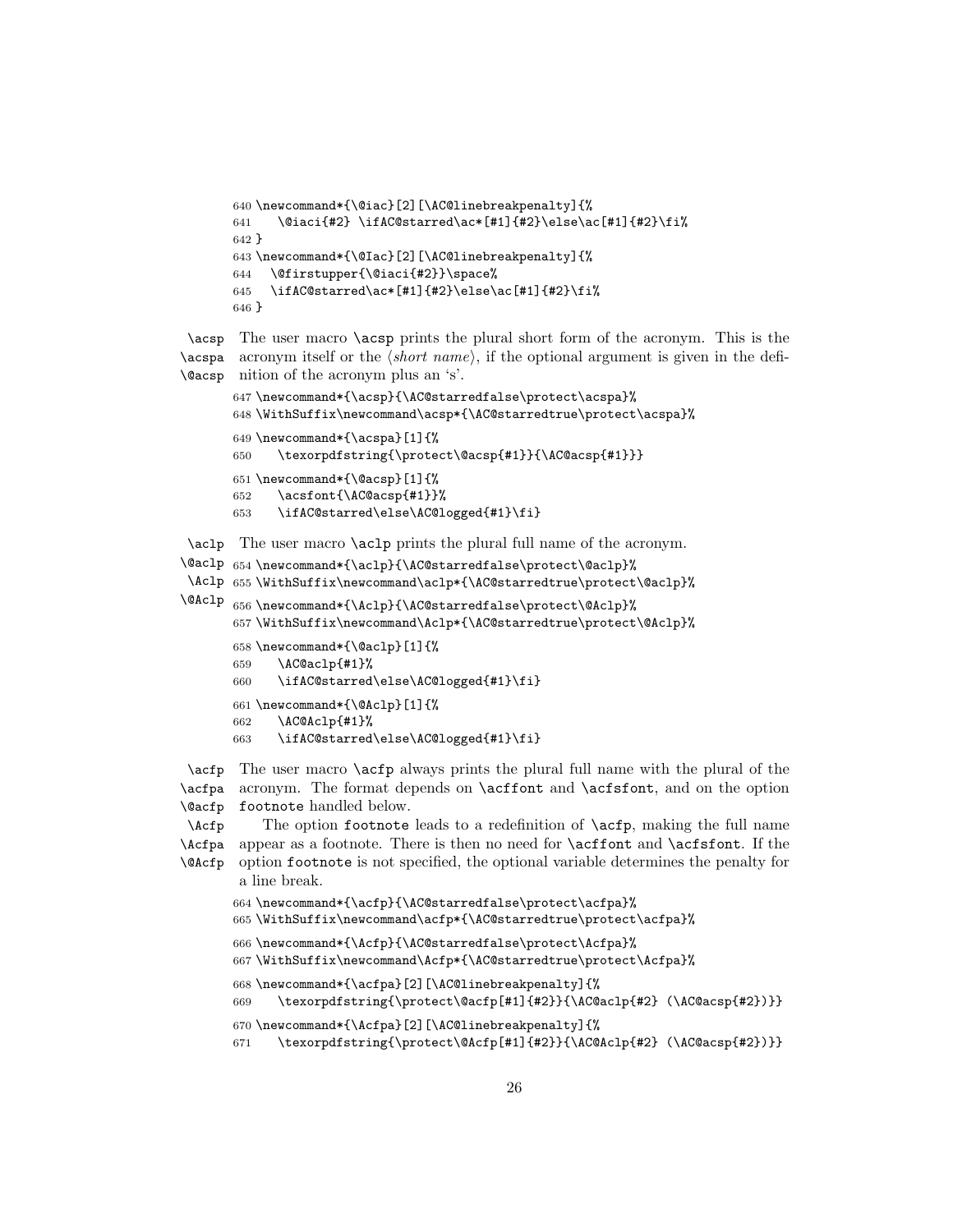```
672 \newcommand*{\@acfp}[2][\AC@linebreakpenalty]{%
673 \ifAC@footnote
674 \acsfont{\AC@acsp{#2}}%
675 \footnote{\AC@placelabel{#2}\AC@aclp{#2}{}}%
676 \else
677 \acffont{%
678 \AC@placelabel{#2}\AC@aclp{#2}%
679 \nolinebreak[#1] %
680 \acfsfont{(\acsfont{\AC@acsp{#2}})}%
681 }%
682 \fi
683 \ifAC@starred\else\AC@logged{#2}\fi}
684 \newcommand*{\@Acfp}[2][\AC@linebreakpenalty]{%
685 \ifAC@footnote
686 \acsfont{\AC@acsp{#2}}%
687 \footnote{\AC@placelabel{#2}\AC@Aclp{#2}{}}%
688 \leq \leq \leq \leq \leq \leq \leq \leq \leq \leq \leq \leq \leq \leq \leq \leq \leq \leq \leq \leq \leq \leq \leq \leq \leq \leq \leq \leq \leq \leq \leq \leq \leq \leq \leq \leq689 \acffont{%
690 \AC@placelabel{#2}\AC@Aclp{#2}%
691 \nolinebreak[#1] %
692 \acfsfont{(\acsfont{\AC@acsp{#2}})}%
693 }%
694 \overrightarrow{f}695 \ifAC@starred\else\AC@logged{#2}\fi}
```
\acp \@acp just (FNs).The optional variable is being passed to \acfp, in case it is used. The first time an acronym is accessed Full Names (FNs) is printed. The next time

```
\Acp
696 \newcommand*{\acp}{\AC@starredfalse\protect\@acp}%
\@Acp
697 \WithSuffix\newcommand\acp*{\AC@starredtrue\protect\@acp}%
     698 \newcommand*{\Acp}{\AC@starredfalse\protect\@Acp}%
     699 \WithSuffix\newcommand\Acp*{\AC@starredtrue\protect\@Acp}%
     700 \newcommand{\@acp}[2][\AC@linebreakpenalty]{%
     701 \ifAC@dua
     702 \ifAC@starred\aclp*{#2}\else\aclp{#2}\fi%
     703 \else
     704 \expandafter\ifx\csname AC@\AC@prefix#2\endcsname\AC@used
     705 \ifAC@starred\acsp*{#2}\else\acsp{#2}\fi%
     706 \else
     707 \ifAC@starred\acfp*[#1]{#2}\else\acfp[#1]{#2}\fi%
     708 \fi
     709 \fi}
     710 \newcommand{\@Acp}[2][\AC@linebreakpenalty]{%
     711 \ifAC@dua
     712 \ifAC@starred\Aclp*{#2}\else\Aclp{#2}\fi%
     713 \else
     714 \expandafter\ifx\csname AC@\AC@prefix#2\endcsname\AC@used
     715 \ifAC@starred\acsp*{#2}\else\acsp{#2}\fi%
     716 \else
```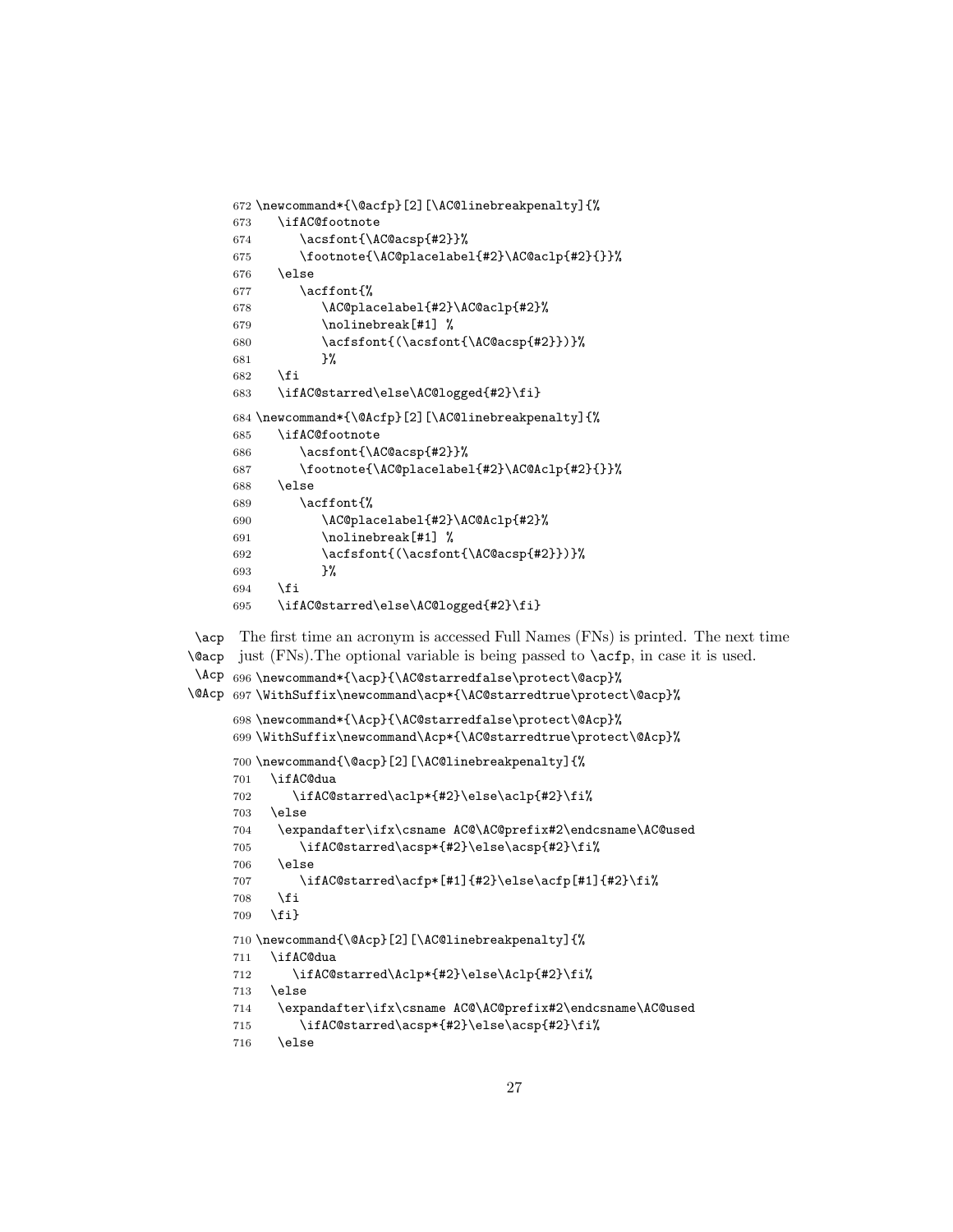```
717 \ifAC@starred\Acfp*[#1]{#2}\else\Acfp[#1]{#2}\fi%
       718 \overline{f}719 \fi}
  \acfi
The Full Name is printed in italics and the abbreviated is printed in upshape. The
 \acfia
optional variable determines the penalty for a line break.
  \Acfi
720 \newcommand*{\acfi}{\AC@starredfalse\protect\acfia}%
 \Acfia 721\WithSuffix\newcommand\acfi*{\AC@starredtrue\protect\acfia}%
       722 \newcommand*{\Acfi}{\AC@starredfalse\protect\Acfia}%
       723 \WithSuffix\newcommand\Acfi*{\AC@starredtrue\protect\Acfia}%
       724 \newcommand{\acfia}[2][\AC@linebreakpenalty]{%
       725 \texorpdfstring{\protect\@acfi[#1]{#2}}{{\AC@acl{#2}} (#2)}}
       726 \newcommand{\Acfia}[2][\AC@linebreakpenalty]{%
       727 \texorpdfstring{\protect\@Acfi[#1]{#2}}{{\AC@Acl{#2}} (#2)}}
       728 \newcommand*{\@acfi}[2][\AC@linebreakpenalty]{%
       729 \acffont{%
       730 \AC@placelabel{#2}{\itshape\AC@acl{#2}}%
       731 \nolinebreak[#1] %
       732 \acfsfont{\Acsfont{\AC@acs{#2}})}%
       733 }%
       734 \ifAC@starred\else\AC@logged{#2}\fi}
       735 \newcommand*{\@Acfi}[2][\AC@linebreakpenalty]{%
        736 \acffont{%
       737 \AC@placelabel{#2}{\itshape\AC@Acl{#2}}%
       738 \nolinebreak[#1] %
       739 \acfsfont{(\acsfont{\AC@acs{#2}})}%
       740 }%
       741 \ifAC@starred\else\AC@logged{#2}\fi}
\acused Marks the acronym as used. Don't confuse this with \acronymused!
       742 \newcommand{\acused}[1]{%
       743 \global\expandafter\let\csname AC@\AC@prefix#1\endcsname\AC@used%
       744 \AC@addtoAC@clearlist{#1}}
  \acsu
Print the short form of the acronym and mark it as used.
 \acsua 745\newcommand*{\acsu}{\AC@starredfalse\protect\acsua}%
       746 \WithSuffix\newcommand\acsu*{\AC@starredtrue\protect\acsua}%
       747 \newcommand{\acsua}[1]{%
       748 \ifAC@starred\acs*{#1}\else\acs{#1}\fi\acused{#1}}
  \aclu
Print the long form of the acronym and mark it as used.
 \aclua 749\newcommand*{\aclu}{\AC@starredfalse\protect\aclua}%
  \Aclu 750\WithSuffix\newcommand\aclu*{\AC@starredtrue\protect\aclua}%
 \Aclua
       751 \newcommand*{\Aclu}{\AC@starredfalse\protect\Aclua}%
       752 \WithSuffix\newcommand\Aclu*{\AC@starredtrue\protect\Aclua}%
```